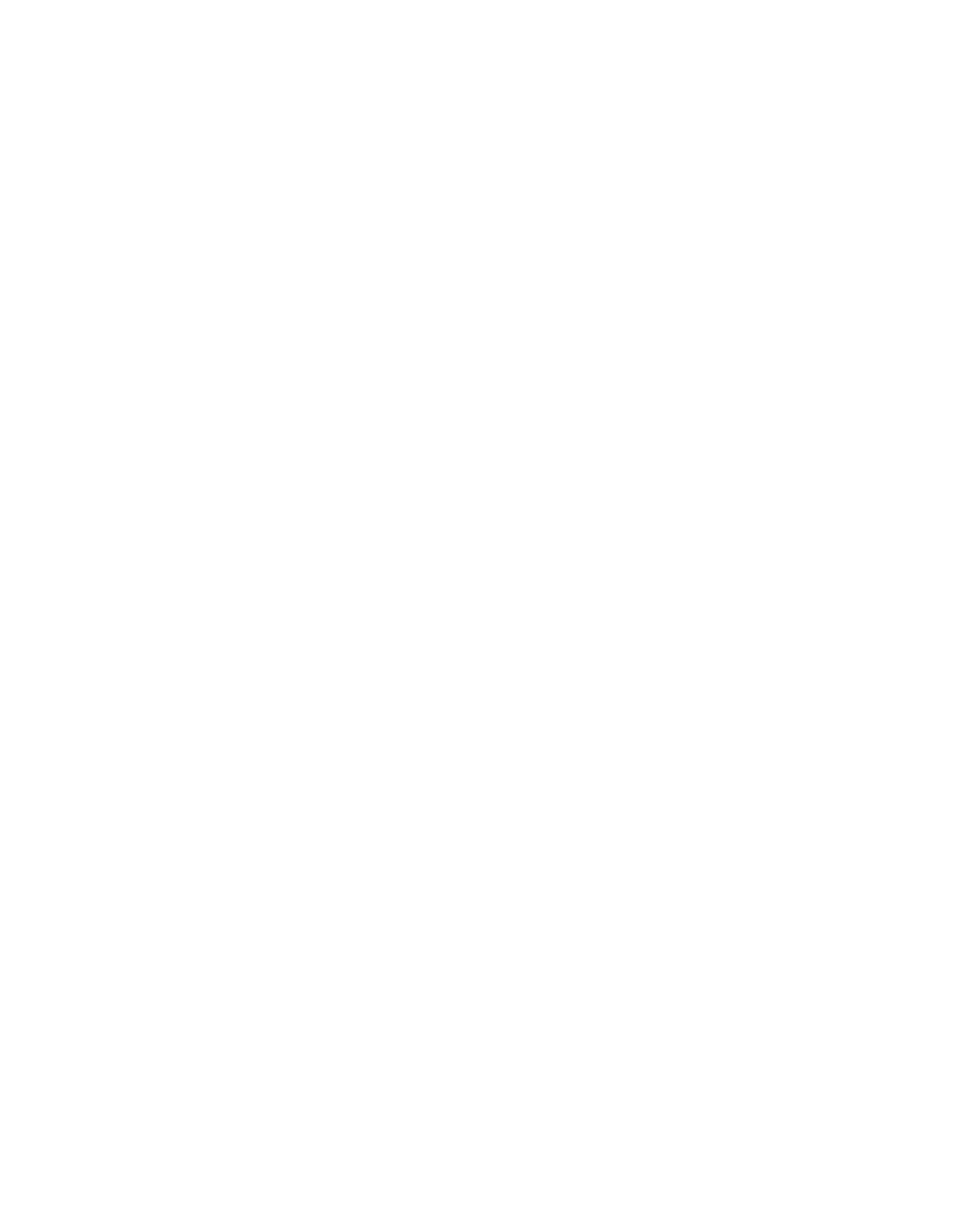## **TABLE OF CONTENTS**

## **TABLE OF AUTHORITY**

#### **United States Supreme Court Cases:**

- 1. *Chevron, U.S.A., Inc. v. Natural Resources Defense Council, Inc.*, 476 U.S. 837 (1984).
- 2. *Citizens to Preserve Overton Park, Inc. v. Volpe,* 401 U.S. 402, 416 (1971).
- 3. *United States v. Riverside Bayview*, 474 U.S. 121 (1985).
- 4. *Utility Air Regulatory Group v. E.P.A.*, 573 U.S. 302 (2014).
- 5. *Abbot Laboratories v. Gardner*, 387 U.S. 136, 154 (1967).
- 6. *Reno* v. *Catholic Social Services, Inc.,* 509 U.S. 43, 57 (1993).

#### **United States Circuit Courts of Appeals Cases:**

- 1. *Am. Farm Bureau Fed'n v. EPA*, 792 F.3d, 289 (2015).
- 2. *City of New York v. Shalala*, 34 F.3d 1161, 1167 (2d Cir. 1994).
- 3. *Engine Mfrs. Ass'n v. United States EPA*, 88 F.3d 1075 (1996).
- 4. *Friends of Earth, Inc. v. EPA*, 446 F.3d 140 (D.C. Cir. 2006).
- 5. *NRDC v. Muszynski*, 268 F.3d. 91 (2d Cir. 2001).
- 6. *Blue Water Balt., Inc. v. Wheeler*, Civil Action No. GLR-17-1253 (D. Md., 2019).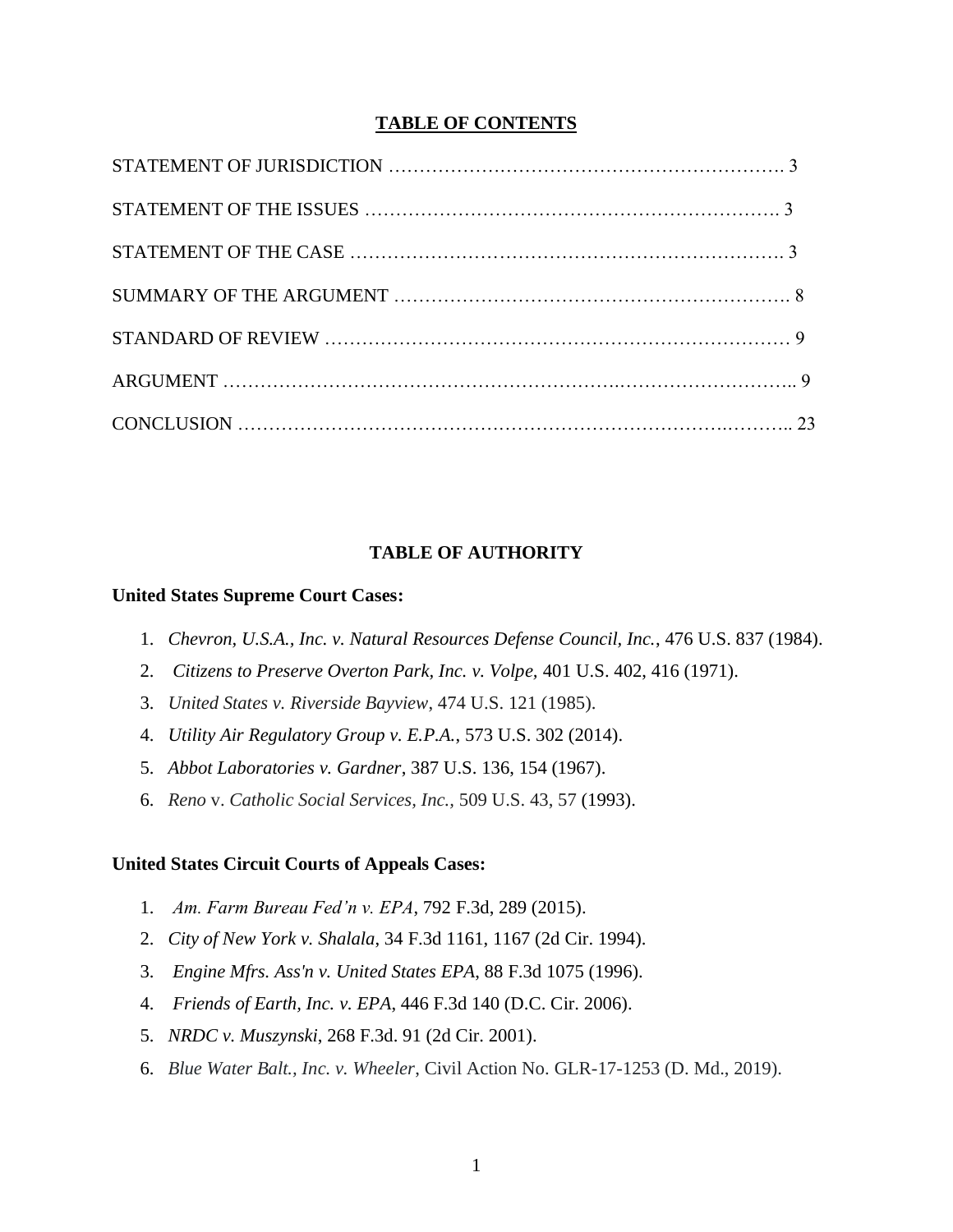# **Statutes:**

- 1. 28 U.S.C. § 1331
- 2. 28 U.S.C. § 1291
- 3. 33 U. S. C. § 1313
- 4. 40 C.F.R. § 130.2(i)
- 5. C.W.A. § 303(e)(3)(C)
- 6. C.W.A. § 303(d)
- 7. C.W.A. § 303(e)
- 8. 33 U.S.C. § 1313(d)(1)(C)
- 9. C.W.A. § 101(a)(1)
- 10. 5 U.S.C.A. § 706,
- 11. 33 U.S.C.A. § 1313(d)(1)(C)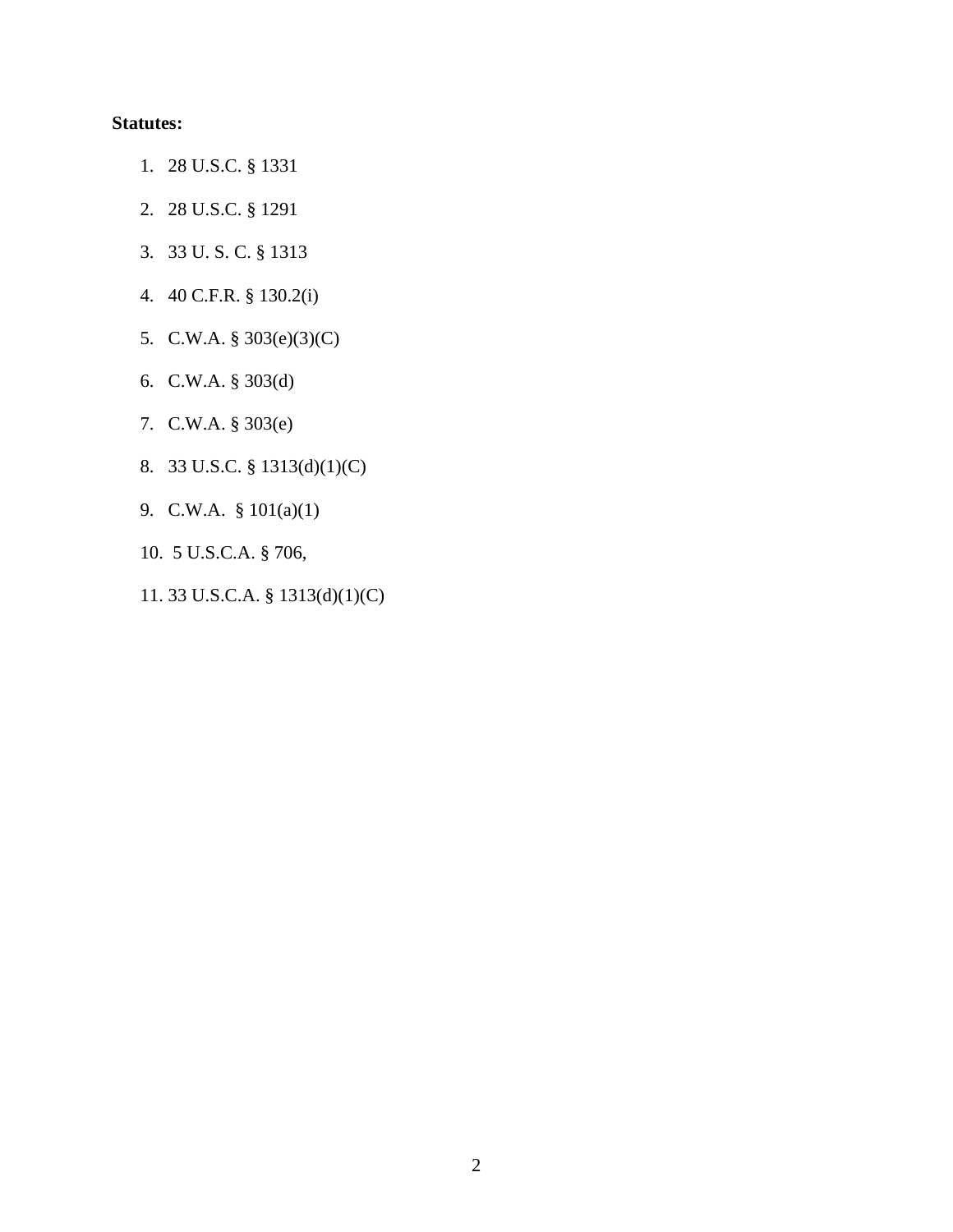#### **STATEMENT OF JURISDICTION**

 The District Court had jurisdiction under 28 U.S.C. § 1331. Plaintiffs appealed to this Court. This Court has jurisdiction under 28 U.S.C. § 1291.

#### **STATEMENT OF THE ISSUES**

1. Whether EPA's determination to reject the New Union Chesaplain Watershed phosphorus TMDL and adopt its own TMDL and implementation plan for the Lake Chesaplain Watershed is ripe for judicial review.

2. Whether EPA's determination to reject the New Union Chesaplain Watershed phosphorus TMDL on the grounds that the TMDL failed to include waste load allocations and load allocations is contrary to law, as an incorrect interpretation of the term "total maximum daily load" in CWA § 303(d).

3. Whether EPA's adoption of a TMDL for the Lake Chesaplain Watershed consisting of annual pollution loading reduction to be phased in over five years violates the CWA § 303(d). 4. Whether EPA's adoption of credit for anticipated BMP pollution reduction to reduce the stringency of waste load allocations for point sources for implementation of the Lake Cheaplain TMDL was arbitrary and capricious or an abuse of discretion due to the lack of assurance of BMP implantation.

#### **STATEMENT OF THE CASE**

#### **I. Factual Background**

Lake Chesaplain is in the State of New Union and before the twenty-first century, was known to have "excellent water quality." (*See* District Court Opinion Pg. 7) The lake was used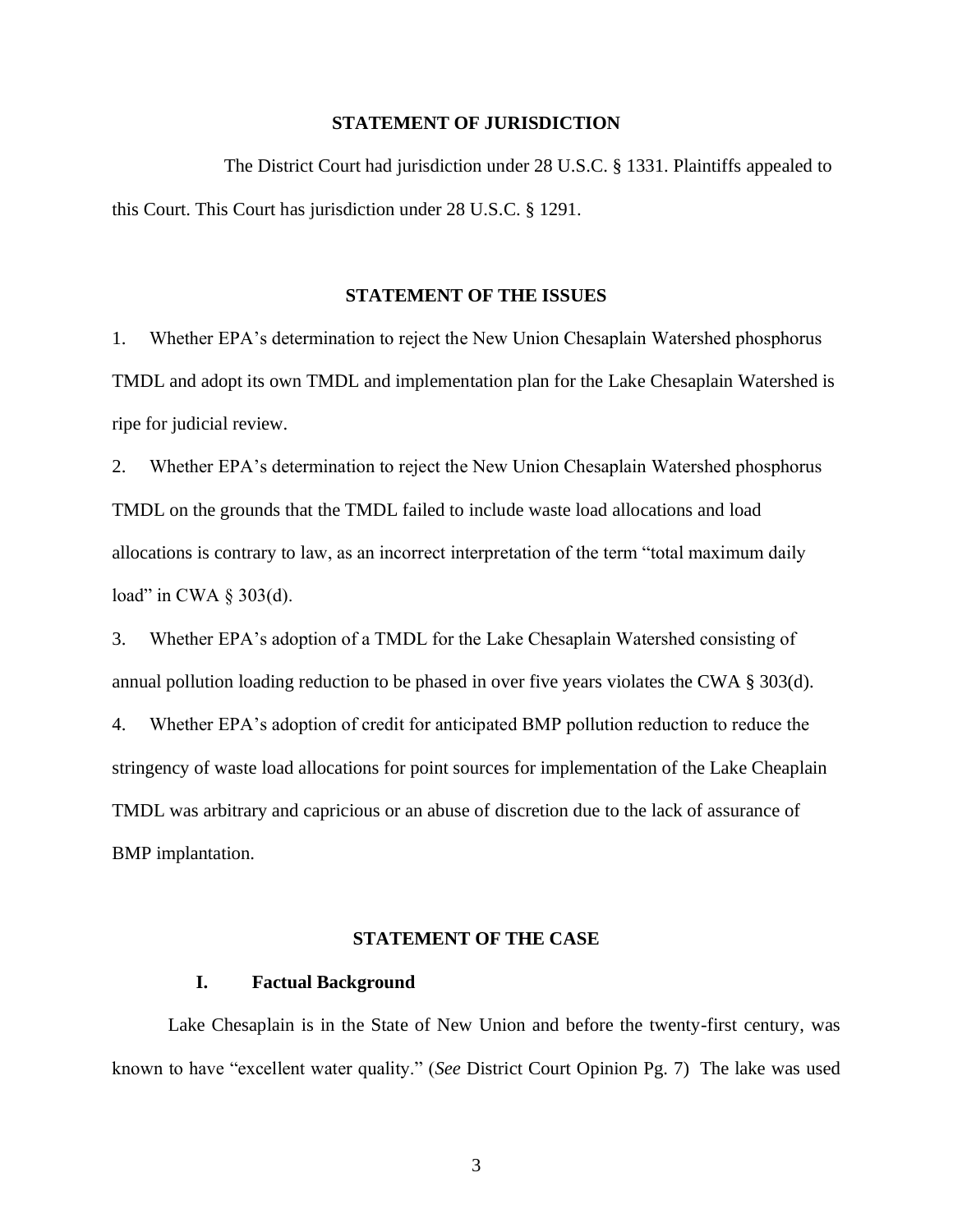for recreation both on its shores and in its waters. Boaters, fishers, swimmers, and beach goers alike all enjoyed what Lake Chesaplain offered. The beauty of Lake Chesaplain began to change in the 1990s. Economic development in the area brought in a hog production facility, a hog slaughterhouse to the area. (*See Id.*) The hog production facilities, also known as concentrated animal feeding operations (CAFOs), were not subject to CWA permits as they are considered "non-discharging" CAFOS exempt from permitting requirements. (*See* 40 C.F. R. § 122.23; *see*  District Court Order, pg. 7) Under New Union statute, these CAFOs are subject to permits and regulated. (*See* District Court Order, pg. 7) This means the New Union Agricultural Commission has to review and approve nutrient management plans in relation to liquid manure wastes to fields. (*See Id.*)

At the same time, recreation on Lake Chesaplain brought in more residents. Most of these new homes were located near the east shore of Lake Chesaplain. (*See Id.*) Chesaplain Mills, the city to the north end of the lake, has a public sewage treatment plant (STP) that runs directly into Lake Chesaplain under and regulated by a CWA point source permit. (*See Id.*) The new homes used the public STP. (*See Id.*)

The existence of the hog facilities, slaughterhouse, and higher septic usage made the waters of Lake Chesaplain noticeably deteriorating. The lake began having an overgrowth of algae that left off a very offensive odor. (*See* District Court Order, pg. 8) This algea was caused by excessive phosphorus in the waters. (*See Id.*) The phosphorous levels of the lake should remain around .014mg/l, however after the economic growth of the area, the lake was testing from .020 to .034mg/l. (*See Id.*) The New Union Division of Fisheries and Environmental Control (DOFEC) reported the lake on the "impaired waters list" given to the EPA in 2014. (*See Id.*). DOFEC did not submit a TMDL. (*See Id.*) This is when Chesaplain Lake Watch threatened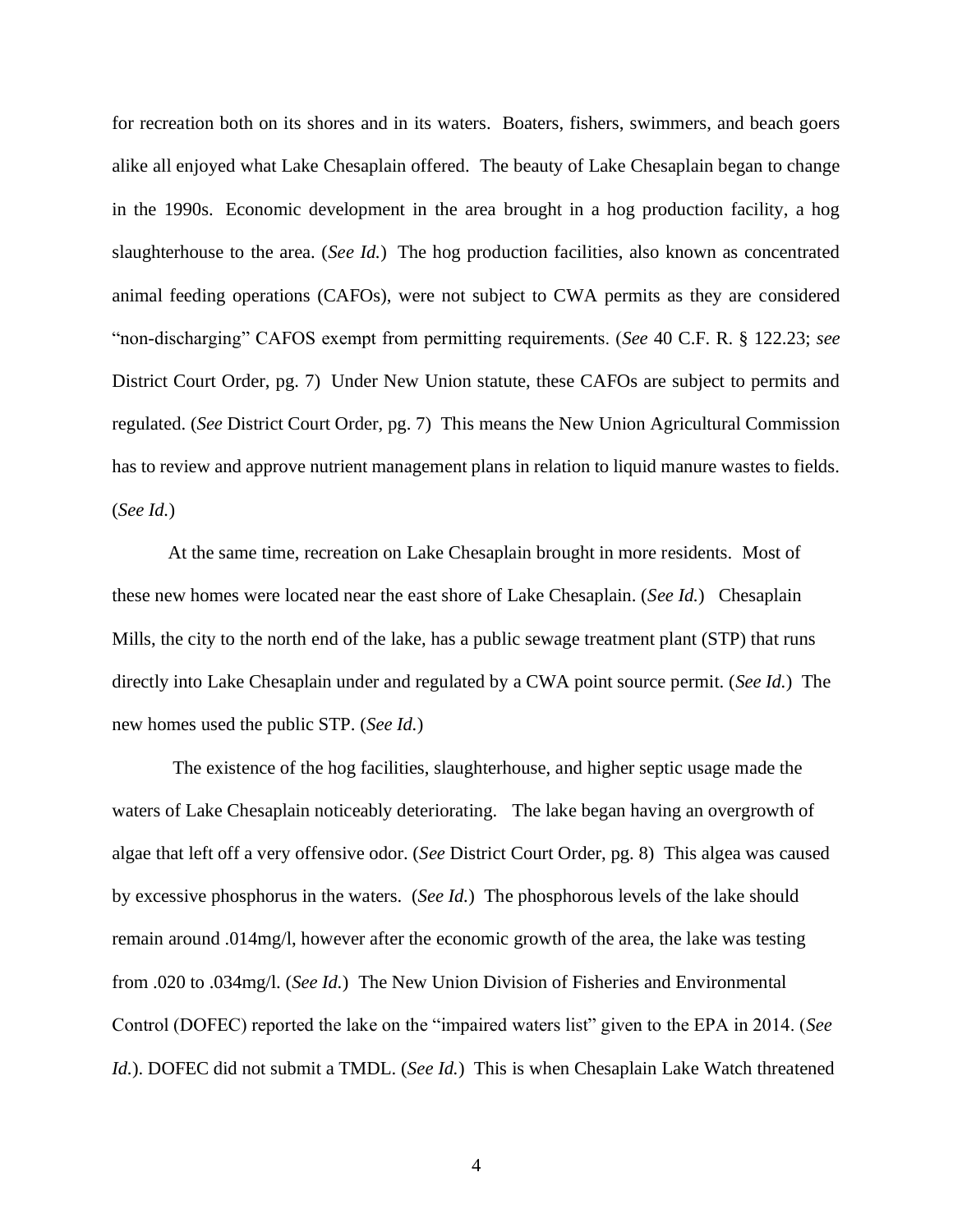to sue both agencies for not establishing a TMDL. (*See Id.*) The threat of a suit was dropped as long as TMDL rulemaking was conducted by New Union. (*See Id.*) A state rulemaking process began under DOFEC. (*See Id.*) Data showed that in 2015, the phosphorus loadings were totaling 180 mt; roughly 60 mt higher than it had to be to be in compliance. (*See Id.*)

Most of the phosphorous was coming from the CAFOs through ground water, even though they were categorized as "non-discharging." (*See* District Court Order, pg. 9) Another large contributor was the private septic systems, which were exempt from CWA permitting. (*See Id.*) Neither source had a permitted maximum limit for phosphorus, nor does the EPA have any guidelines. (*See Id.*) DOFEC publicly noticed their proposal to implement TMDLs in October 2017. (*See Id.*) This was a five-year phase to reduce the amount of phosphorus by 35%. (*See Id.*) The nonpoint source reductions, including those of the private septic systems, were going to be achieved through Best Management Practices (BMPs). (*See Id.*) The 35% decrease was only protested by the "CAFOs, other agricultural, residential septic system, and point source categories proved highly controversial." (*See Id.*) Chesaplain Lake Watch refused to take credit for the BMPs and stated New Union had no authority to implement them. (*See* District Court Order, pg. 10).

In July 2018, DOFEC adopted the TMDL without any waste load allocations or load allocations. (*See Id.*) The EPA rejected this plan pursuant CWA § 303(d)(2). (*See Id.*) In May 2019, after further review, the EPA adopted the original TMDL calling this joint plan the Chesaplain Watershed Implementation Plan (CWIP). (*See Id.*) The EPA did not lay out enforcement measures in the CWIP. (*See Id.*) It is known that both the nonpoint sources, the slaughterhouse and the STP, have yet to comply with the CWIP. (*See Id.*) New Union has also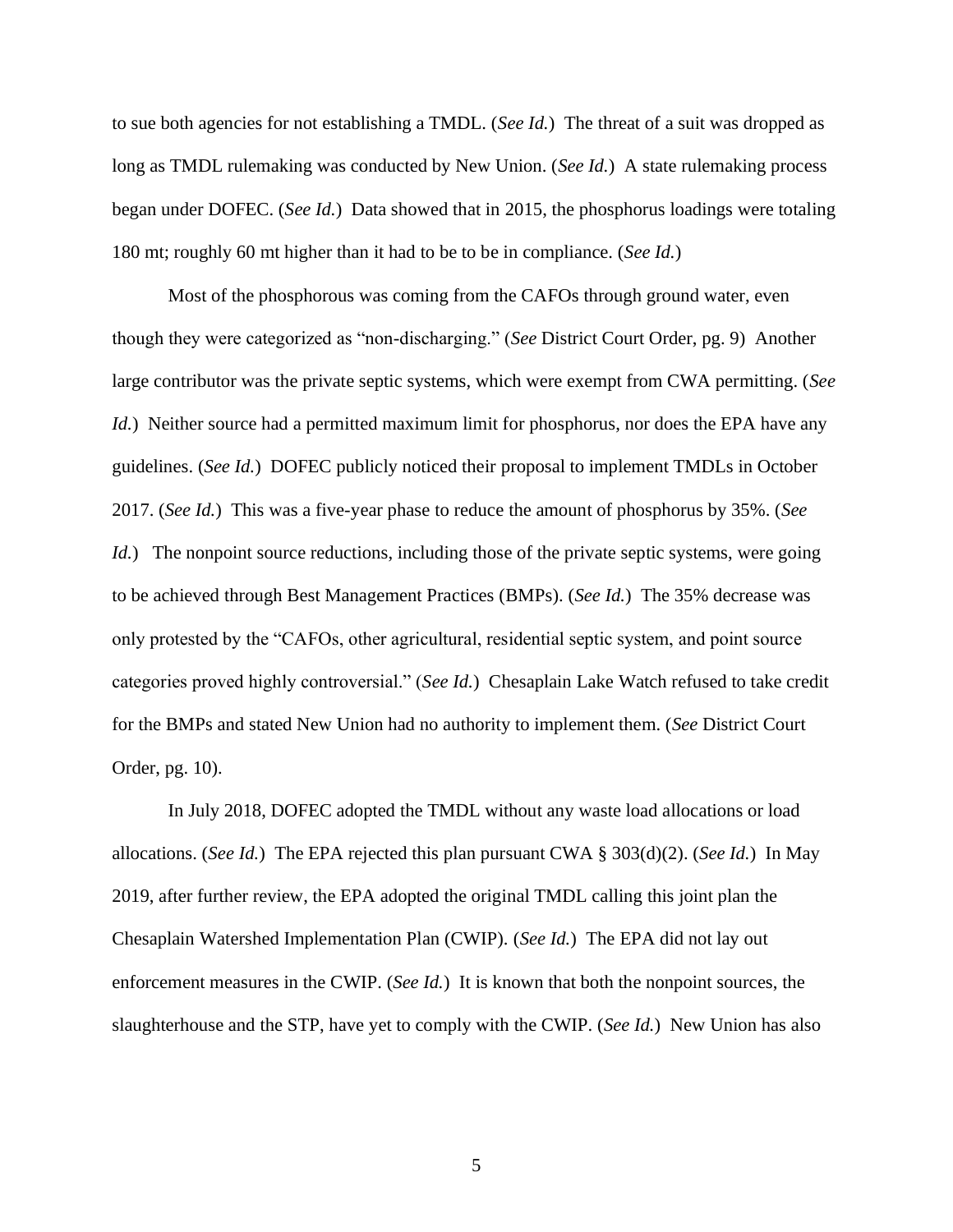not taken any steps to enforce the BMPs and lower phosphorus levels in the Lake Chesaplain watershed. (*See Id.*) The waters are still below standards. (*See Id.*)

All three parties, New Union, Chesaplain Lake Watch, and the EPA all brought claims and challenges to the District Court. (*See* District Court Order, pg. 11) First, New Union challenges the EPA's rejection of the proposed TMDL, arguing their proposal meets all requirements because it was a percentage plan and not a daily load based plan. (*See Id.*) Chesaplain Lake Watch brings two claims against the EPA: 1. the TMDL needs to be a daily measurement, not a five-year phased plan and 2. that the EPA cannot take credit for anticipated reductions through BMPs it has no authority to require. (*See Id.*) The EPA disagrees on the merits of both claims. (*See Id.*) The EPA also argues the case is not ripe. (*See Id.*)

The District Court found that the case was in fact ripe and the issues raised are fit for adjudication. (*See* District Court Order, pg. 12) The District Court also found that TMDLs are not specified in precedence or by EPA standards to be only daily measurements and that the fiveyear phased plan was adequate. (*See Id.*) The second claim brought by Chesaplain Lake Watch was found to also be meritless and the EPA did have authority and could in turn take credit. (*See Id.*) Finally, the claim brought by New Union was also found to be meritless and that TMDLs are allowed to be phased percentages.

All three parties appealed on their respective claims.

#### **II. Procedural Background**

#### **A. The Matter Brought is Not Ripe**

The effects of the TMDL were not felt at the time this case was filed. In order for the Plaintiff to bring a case forward, there would have to be injury that can be relieved. (*See generally* Abbott Laboratories v. Gardner, 387 U.S. 136, 148-149 (1967)). Before this court,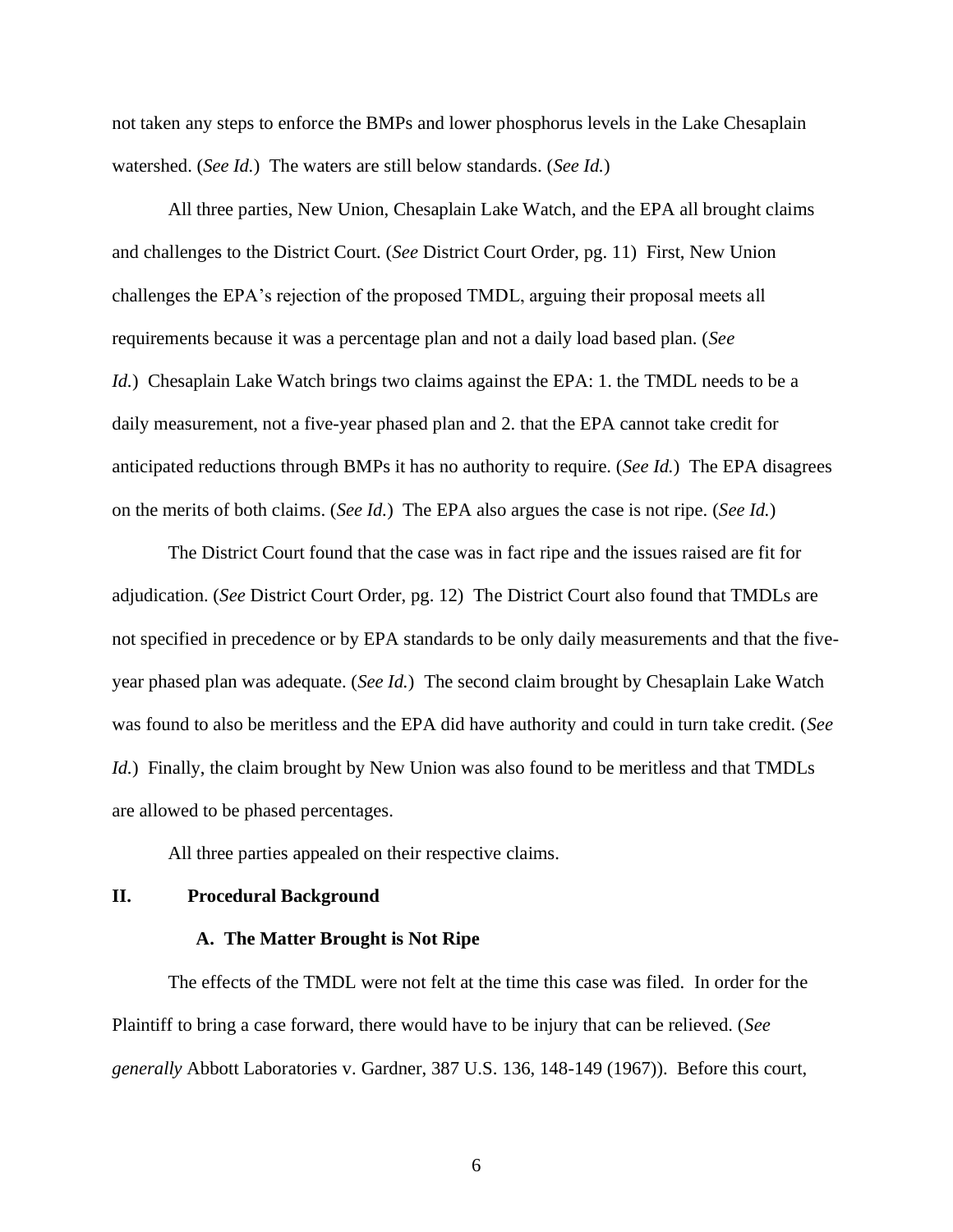there is no injury presented that can be remedied. The State of New Union will not feel the effects of the TMDL plan until the end of the five-year phased plan. This Court nor the District Court should be asked to place themselves in the middle of this decision when there is no injury to the State of New Union; in fact the proposed TMDL plan was meant to make Lake Chesaplain better for the State of New Union.

#### **C. The Vacating of the EPA's Definition of the Term "Total Maximum Daily Load"**

New Union claims that the EPA's definition of TMDL fails the *Chevron* test because Congress spoke to the definition in the Clean Water Act. New Union believes that the EPA's use of the word "total" in particular is overly broad. The District Court agreed with New Union and parted ways with the Third Circuit's opinion in *American Farm Bureau Federation v. U.S. E.P.A.* and instead decided that because Congress did not speak to EPA supervision of state implementations in the CWA like they did in the Clean Air Act, then they must not have wanted it. The District Court also held that the EPA was expanding its jurisdiction in an impermissible way by defining TMDL as it did, comparing this case to *Utility Air Regulatory Group v. EPA*.

#### **D. The Granting of Summary Judgment and Dismissing the Complaint**

 The Plaintiffs claim that the EPA did not show any indication that the State of New Union was going to follow through with the BMP contemplated. Their claim relied on the fact that the political atmosphere surrounding the proposed BMP was hostile. They claim that the State of New Union has not implemented the plan and it has been two years since it was proposed. The Plaintiff also claims that the court must view BMP and ask if there was a "reasonable assurance" that the implementation would lower the phosphorus in the water.

 The District Court used the CWA, the EPA's lack of adoption of the "reasonable assurance" standard, and a highly deferential standard of review when answering the "arbitrary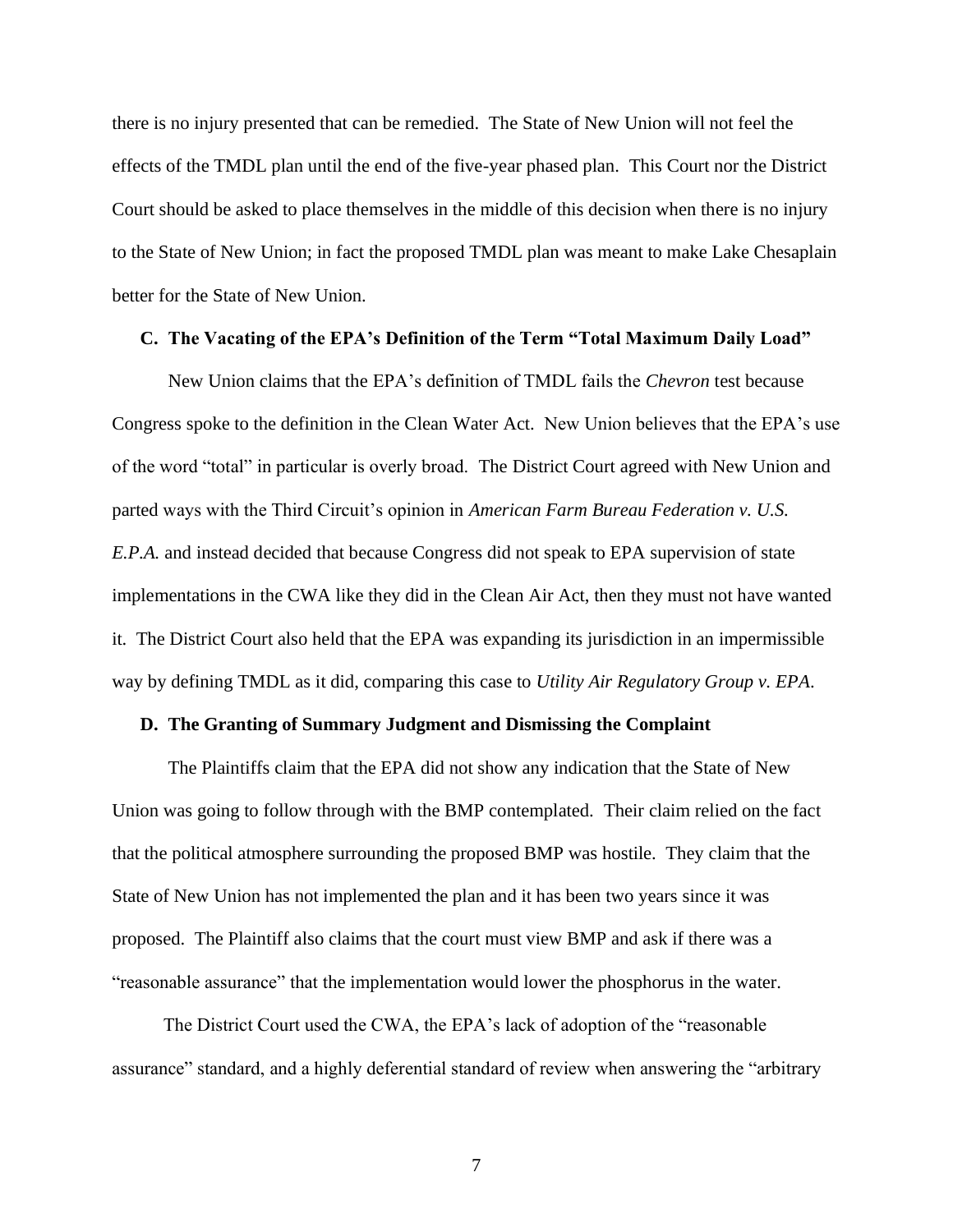and capricious" claims made by the plaintiff. Under a highly deferential standard of review, the court viewed the claim with a more favorable view given to the EPA and could not substitute its judgment for that of the agency's. (*See Citizens to Preserve Overton Park, Inc. v. Volpe*, 401 U.S. 402, 416 (1971); *City of New York v. Shalala*, 34 F.3d 1161, 1167 (2d Cir. 1994).

#### **SUMMARY OF THE ARGUMENT**

This court should rule the matter at hand is not ripe. To avoid the judiciary becoming entangled in a disagreement at the administrative level, it has been determined if there is not an injury that can be remedied, the case cannot be brought forth. Here, the State of New Union has suffered no injury due to the TMDL proposed and this Court cannot give relief where the Plaintiffs are asking it to be sought.

Multiple courts have decided that the term "total maximum daily load," specifically the "daily" is not to be taken literally. This question has been brought before numerous courts and the consensus lies in "daily" simply being an ambiguous term that cannot be followed. Load limits fluctuate due to seasons and other unstoppable forces. Daily measurements would be unrealistic and typically unobtainable.

Granting summary judgment and dismissing the claim brought by the plaintiff in regards to the EPA's proposed BMP being arbitrary and capricious. A court is not permitted to overturn any agency decision unless it was clearly done without merit. The EPA has used the proposed practices before, and they used the relevant data to make their proposal. The EPA can also prove that their proposed plan was made in a way that would be effective based on their data collection and research.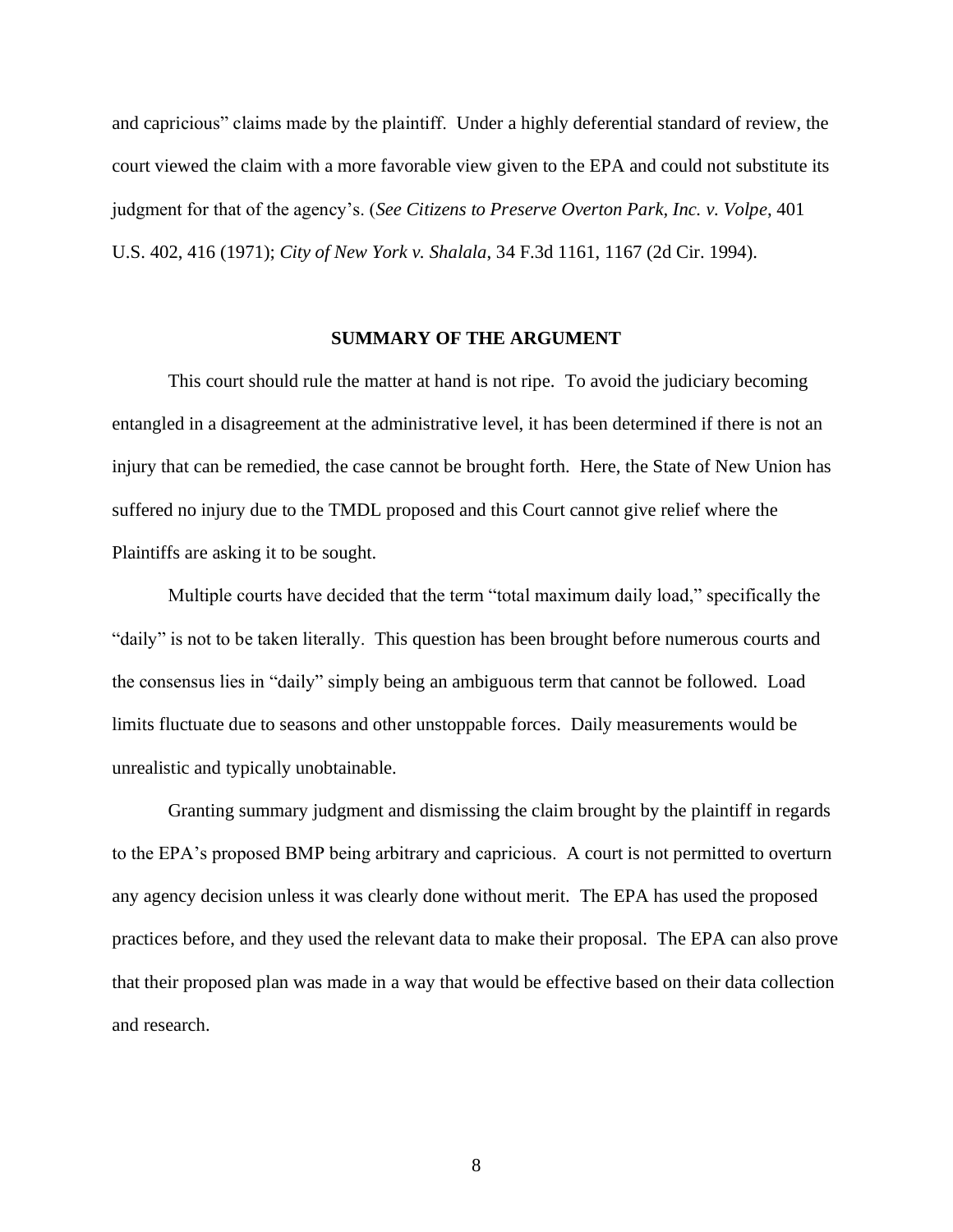#### **STANDARD OF REVIEW**

 This Court reviews the grant of summary judgement and shall grant summary judgment if the moving party shows that there is no genuine dispute in relation to material facts and the moving party is entitled to a judgment as a matter of law, pursuant Federal Rules of Civil Procedure Rule 56(a).

#### **ARGUMENT**

**I. EPA argues that none of the challenges to the Lake Chesaplain TMDL are ripe for judicial review, as the mere adoption of a TMDL does not have any impact on the parties unless and until it is incorporated into specific permits or other regulatory actions.**

In order to determine ripeness, the court should evaluate the issue for fitness for judicial review and determine if either party would be prejudiced by the delay (*Abbot Laboratories v. Gardner*, 387 U.S. 136, 154 (1967)). In regard to the former, a dispute is considered not to be ripe for review if an administrative decision has not yet been implemented and the effects of such a decision have not yet been "felt in a concrete way by the challenging parties" (*Abbot Laboratories*, 387 U.S. at 148). The effect of the Lake Chesaplain TMDL will not be immediate- -as it will depend on changes in the NPDES permits and the New Union implementation of BMP requirements (*See* District Court Order at 11). Because not all necessary administrative actions have taken place, this dispute should not be adjudicated.

The court would be overstepping its power by adjudicating this case, which would be at odds with the purpose of the ripeness doctrine itself. One of the purposes of the ripeness doctrine is to let agencies settle their disputes without the intervention of a court. The ripeness doctrine is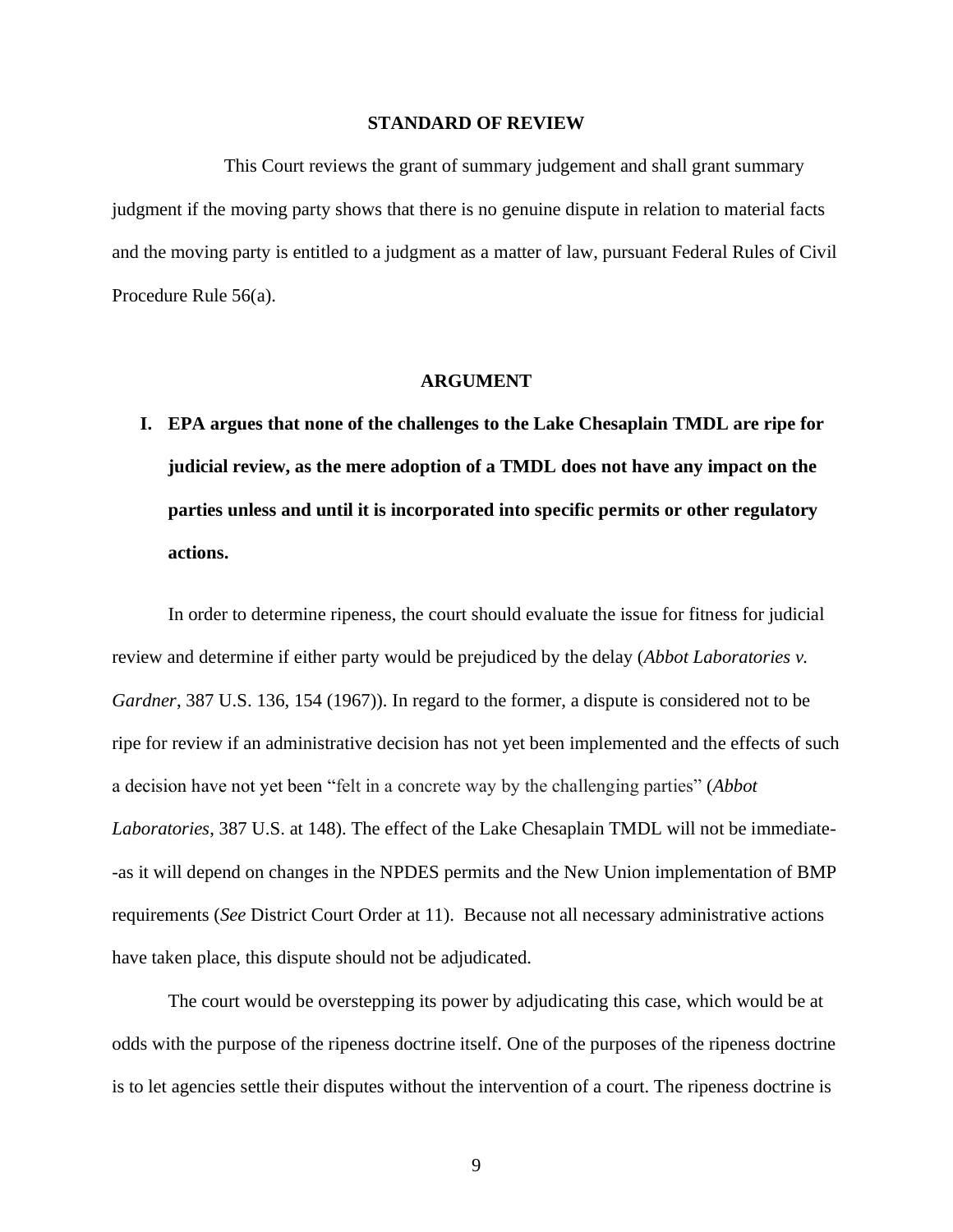meant to curtail the power of the judiciary, as it is "drawn both from Article III limitations on judicial power and from prudential reasons for refusing to exercise jurisdiction," ( *Reno* v. *Catholic Social Services, Inc.,* 509 U.S. 43, 57 (1993). This is a dispute that does not require judicial intervention, as the effects of the TDML have not yet been felt, since changes have not been made in accordance with the TDML. There should be not judicial interference in administrative decisions that have yet to be formalized.

Neither the state of New Union nor the Chesaplain Lake Watch would be prejudiced by the delay. Because the TDML created by the EPA is adequate to address the problems of Lake Chesaplain, neither party would suffer any particular hardship. There are maximum loadings set in place for the Lake that were constructed in order to address the problems. Because of these measures put in place that aim to improve the quality of the lake, neither party faces hardship as a result of the delay.

**II. The District Court erred in granting New Union's Motion for Summary Judgement and vacating the Environmental Protection Agency's regulatory definition of the term "total maximum daily load" because Congress did not define "total maximum daily load" in the Clean Water Act, so the EPA's interpretation needs only be reasonable.**

In a case challenging an agency's statutory interpretation, the agency is afforded deference under *Chevron, U.S.A., Inc. v. Natural Resources Defense Council, Inc.* if the agency's interpretation is reasonable. *Chevron, U.S.A. Inc. v. NRDC, Inc., 467 U.S. 837 (1984)*. The *Chevron* test has two parts. First, the Court must decide if Congress spoke directly to what specifically the agency is interpreting in the statute. If Congress has spoken directly to it, Congress's interpretation must be followed, and the analysis is over. If Congress has not spoken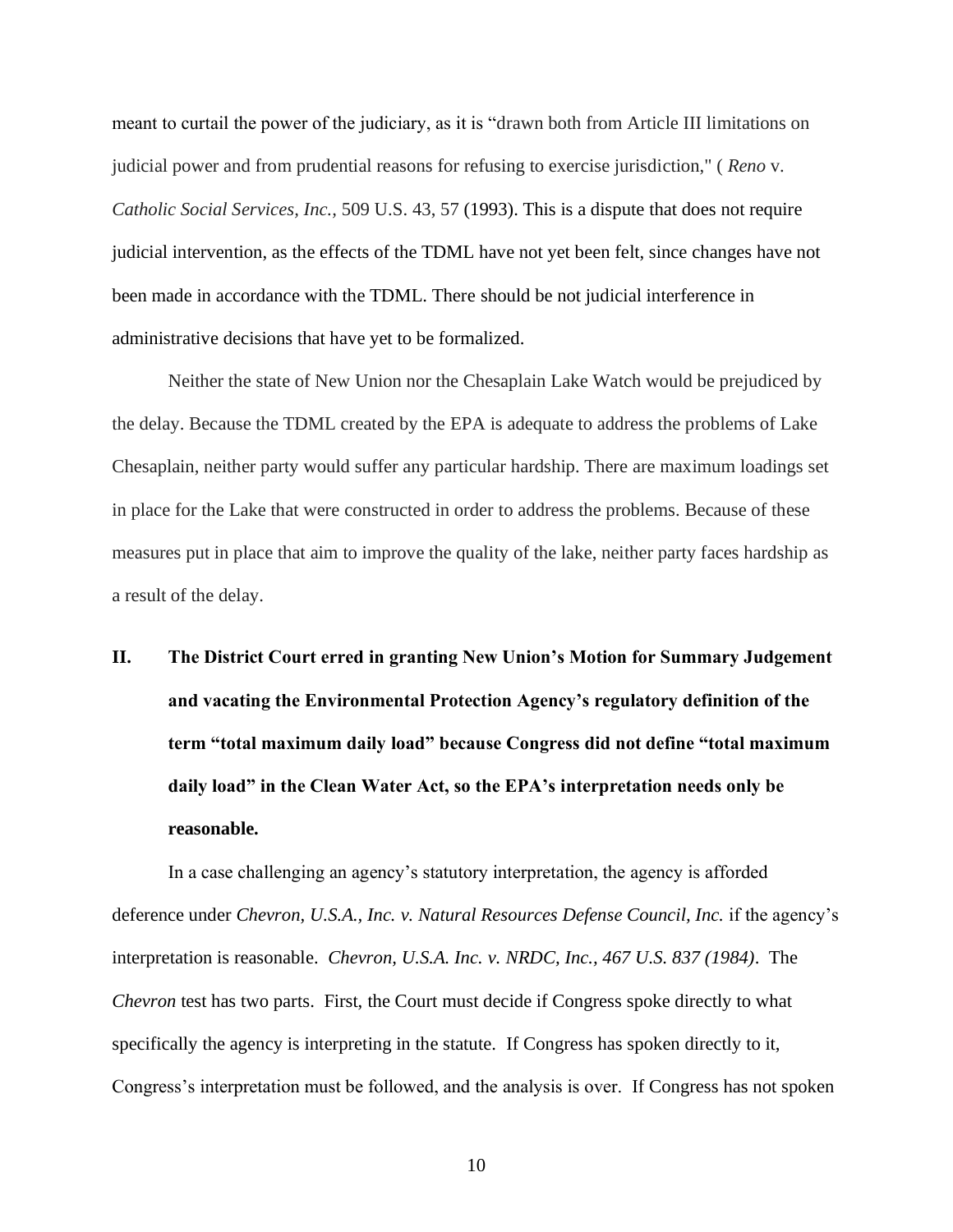directly to it, the Court moves on to step two in which it determines whether the agency's interpretation is reasonable and if it is reasonable, it is allowed regardless of how the Court feels about it. *Id.* at 842-43.

 New Union disputes the EPA's definition of the term "total maximum daily load" (TMDL) as "the sum of individual wasteload allocations for point sources and load allocations for nonpoint sources and natural background." 40 C.F.R. § 130.2(i). New Union argues that it is unreasonable for the word "total" in total maximum daily load to require all of the proposed individual reductions needed to meet the total be allocated. They say that CWA  $\S$  303(d) defers to § 303(e) for TMDL implementation, which is true, but CWA § 303(e)(3)(C) clearly states that TMDLs are to set in accordance to § 303(d). Therefore, although § 303(e) is about the implementation of TMDLs, § 303(d) is about setting and approving TMDLs. Additionally, although § 303(e) does not mention EPA intervention in state implementation of TMDLs, § 303(d)(2) specifically says the EPA Administrator may disapprove state established loads "and establish such loads for such waters as he determines necessary to implement the water quality standards applicable to such waters and upon such identification and establishment the State shall incorporate them into its current plan."

Furthermore, the EPA adopted New Union's original TMDL. It did not come up with the numbers out of thin air and the numbers are not wildly out of the ordinary. New Union compares the EPA's TMDL in this case to the EPA's interpretation of the Clean Air Act in *Utility Air Regulatory Group v. E.P.A.*, 573 U.S. 302 (2014). In *Utility*, the EPA "set standards for emissions of 'greenhouse gases'. . . . . from new motor vehicles." 573 U.S. 302 at 307. The standards would have been 'the single largest expansion in the scope of the [Act] in its history.' *Id.* at 310 (citing the Clean Air Act Handbook at xxi). The EPA itself said "that this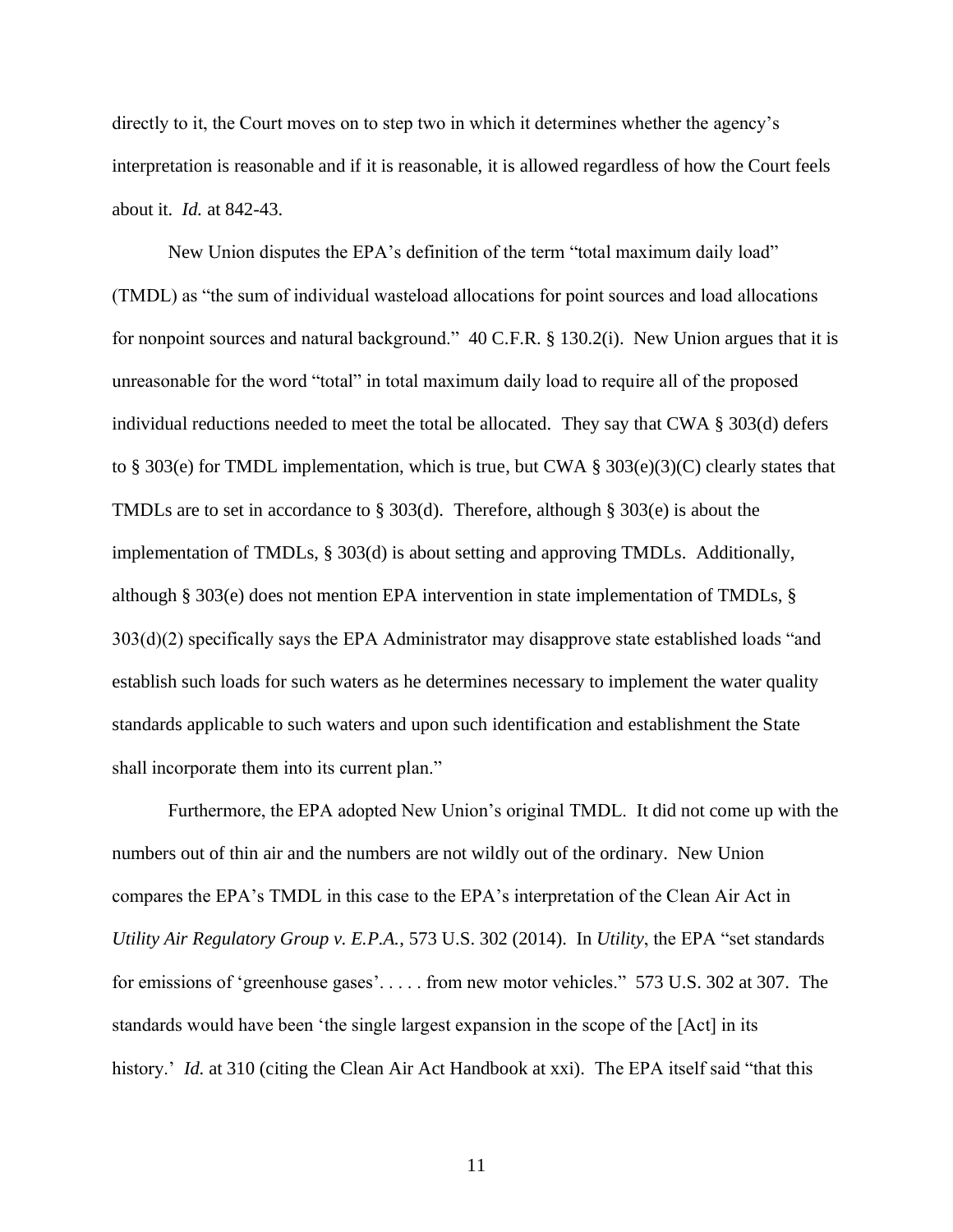would constitute an 'unprecedented expansion of EPA authority that would have a profound effect on virtually every sector of the economy and touch every household in the land,' yet still be 'relatively ineffective at reducing greenhouse gas concentrations.'" 573 U.S. 302 at 310-11 (citing 73 Fed.Reg. 44420 at 44355). When the EPA sets a TMDL for one part of one body of water in one state, it does not affect the entire country, much less every household in the country. Further, the TMDL that the EPA decided on was developed by New Union, and New Union and the EPA thought the TMDL would be effective for reaching the water quality standards, unlike the new standards in *Utility* that the EPA did not think would meaningfully reduce greenhouse gas concentrations.

 Moreover, New Union argues that the EPA's definition of TMDL fails part one of the *Chevron* test, meaning that Congress defined TMDL or at least spoke to what it could or could not include. This is not the case. Section 303(d) of the Clean Water Act does not define TMDL. CWA § 303(d)(1)(C) states:

"[e]ach State shall establish for the waters identified in paragraph  $(1)(A)$  of this subsection, and in accordance with the priority ranking, the total maximum daily load, for those pollutants which the Administrator identifies under section 1314(a)(2) of this title as suitable for such calculation. Such load shall be established at a level necessary to implement the applicable water quality standards with seasonal variations and a margin of safety which takes into account any lack of knowledge concerning the relationship between effluent limitations and water quality."

It does not speak to the definition of TMDL. In *American Farm Bureau Federation v. U.S. E.P.A.*, the Farm Bureau challenged EPA's definition of TMDL saying that Congress was unambiguous in § 303(d)(1)(C) and that "a TMDL can consist only of a number representing the amount of a pollutant that can be discharged into a particular segment of water and nothing more." *American Farm Bureau Federation v. U.S. E.P.A.*, 792 F.3d 281, 294 (2015). In executing *Chevron* step one, the court looked specifically at "whether in calculating and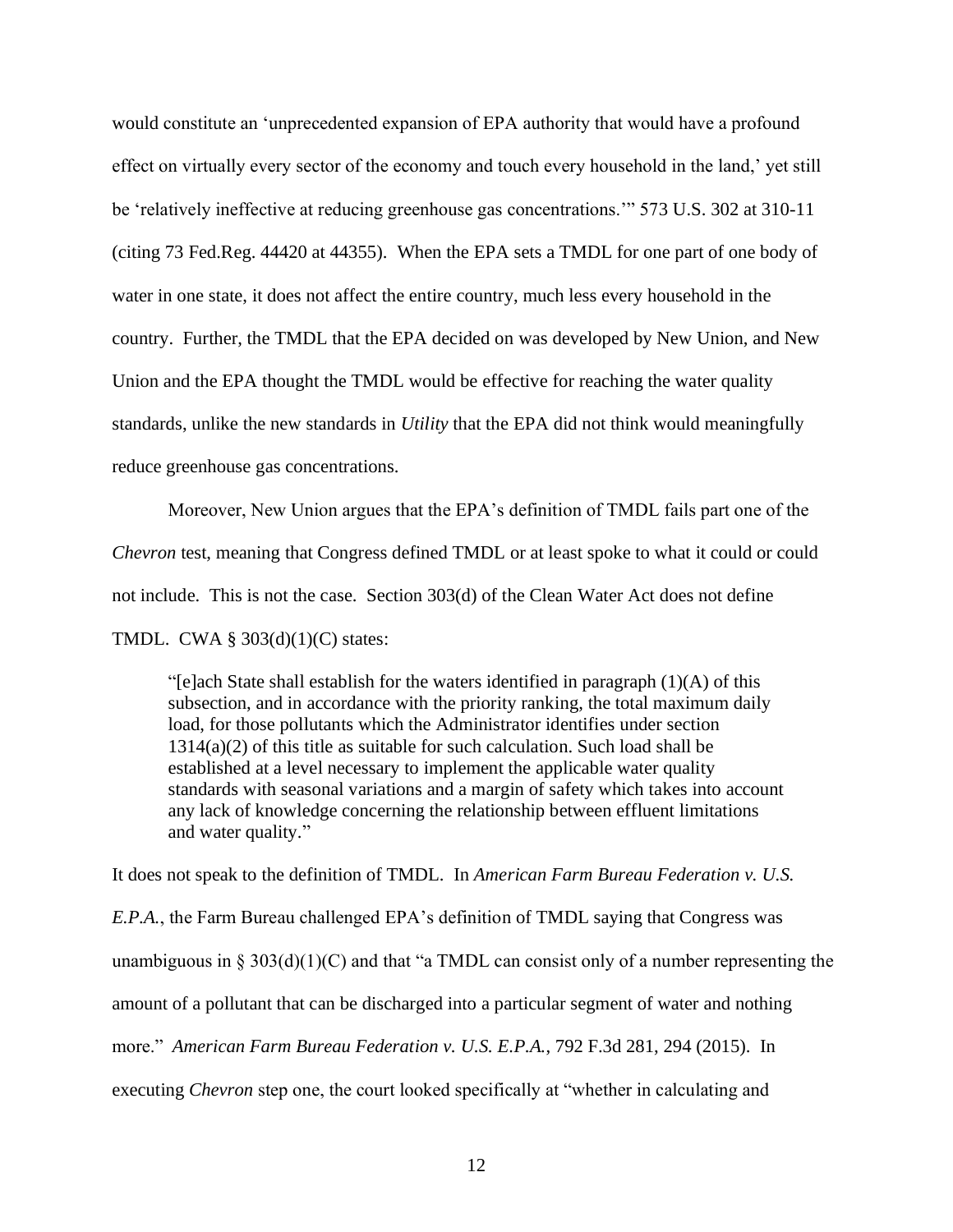expressing 'total maximum daily load,' the EPA may include allocations of pollution levels among different kinds of sources" and the Court notes that "many circuit and district courts have defined TMDLs to accord with the EPA's regulations (implying they did not present a problem). *Id.* at 295. The Third Circuit explicitly states that "Congress was ambiguous on the content of the words 'total maximum daily load': they are not defined in the statute, and 'total' is susceptible to multiple interpretations." *Id.* at 298. Additionally, the Court noted that in *United States v. Riverside Bayview Homes, Inc.*, the Supreme Court held that the Clean Water Act falls into the category of complex statutory schemes that require technical or scientific knowhow in which an agency is afforded *Chevron* deference. *Id.* at 296. Furthermore, the goal of the Clean Water Act is to eliminate pollution in our waters. CWA  $\S$  101(a)(1). Limiting the EPA's definition of TMDL as New Union suggests would be completely contrary to the very goal of the Clean Water Act.

 Finally, the District Court itself points out that Congress does not give direction as to TMDLs. They note that Congress did so with the Clean Air Act by including EPA supervision for state implementation of air quality standards. The District Court tries to argue that because Congress did not include such a requirement in the Clean Air Act, they must not have wanted the EPA to get involved with state implementation, but the fact of the matter is, if Congress can explicitly include something, they can explicitly exclude it as well. Congress did not do that with the definition of TMDL in the Clean Water Act, and the EPA's definition should therefore be afforded *Chevron* deference.

# **III. The EPA's choice of expressing Lake Chesaplain Watershed's TMDL in annual terms to being phased over five years is consistent with the requirements of the**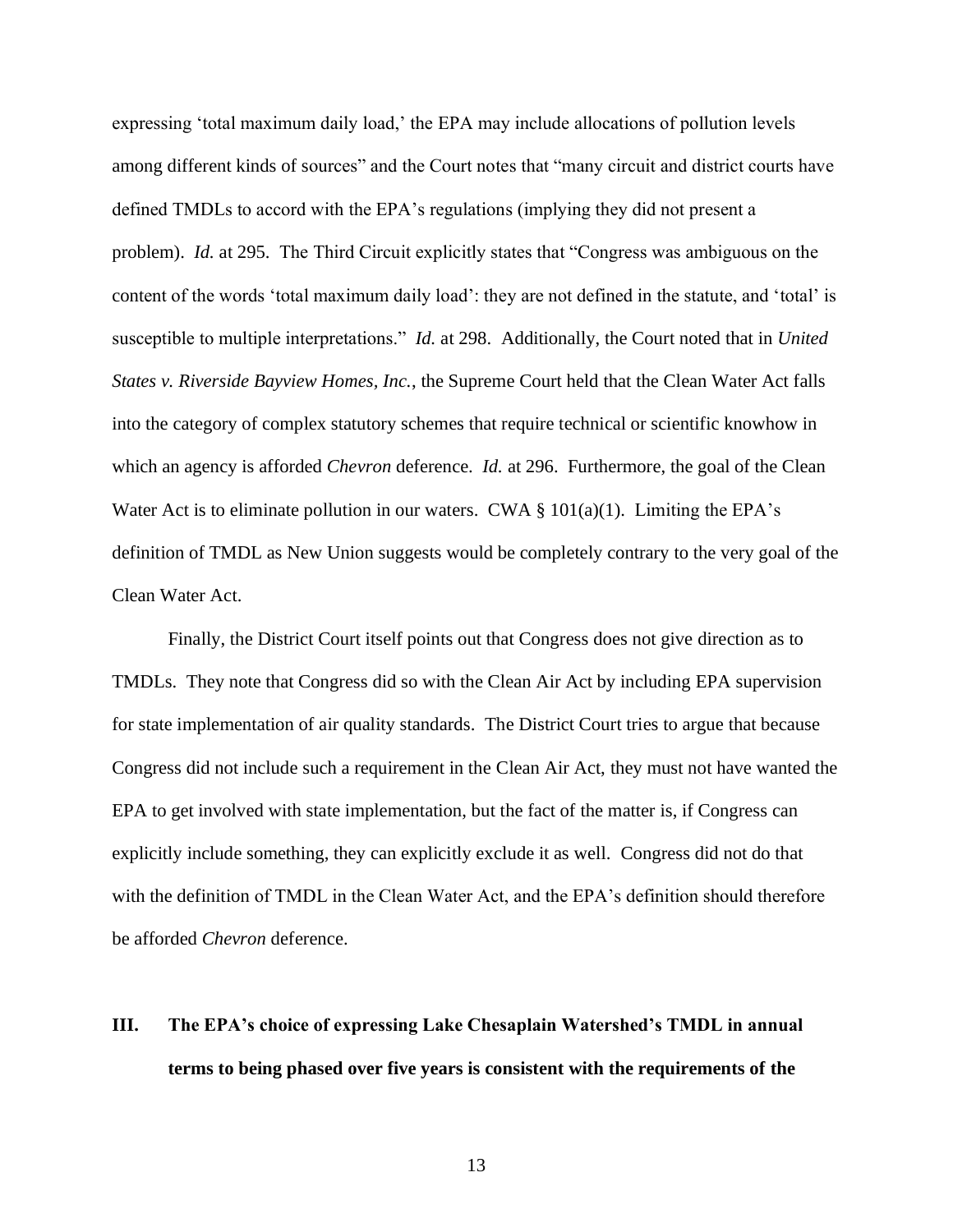**Clean Water Act because the EPA has the discretion to reject a state's TMDL and redefine what the water quality standard will be, including redefining the TMDL, as long as the new WQS will rectify the problem.**

 The statute in question, 33 U.S.C. § 1313(d)(1)(C), along with the rest of the Clean Water Act, describes the kind of TMDL that *states* should develop. Congress chose the words of the statute deliberately. (*See Friends of Earth, Inc. v. EPA*, 446 F.3d 140, 144 (D.C. Cir. 2006); *See also Chevron, U.S.A., Inc. v. Natural Resources Defense Council, Inc.*, 476 U.S. 837 (1984))*.* It was an intentional choice to direct the states to create a TMDL, and if the EPA considered it to be inadequate, for the EPA to reject it. Because "statutory analysis begins with the plain meaning of a statute" (*NRDC v. Muszynski*, 268 F.3d. 91, 98 (2d Cir. 2001)), then the statute should be scrutinized. The statute 33 U.S.C. § 1313(d)(1)(C) reads:

"Each State shall establish for the waters identified in paragraph  $(1)(A)$  of this subsection, and in accordance with the priority ranking, the total maximum daily load, for those pollutants which the Administrator identifies under section 1314(a)(2) of this title as suitable for such calculation. Such load shall be established at a level necessary to implement the applicable water quality standards with seasonal variations and a margin of safety which takes into account any lack of knowledge concerning the relationship between effluent limitations and water quality."

 $(33 \text{ U.S.C.} \S 1313(d)(1)(c))$ . The standards that are set forth are expressly supposed to be followed by the states. This statute tells the *states* what to do. This is the case throughout 33 U.S.C. § 1313. To begin, 33 U.S.C. § 1313 (d)(1)(c) reads "Each *State* shall establish for the waters identified in paragraph  $(1)(A)$  of this subsection, and in accordance with the priority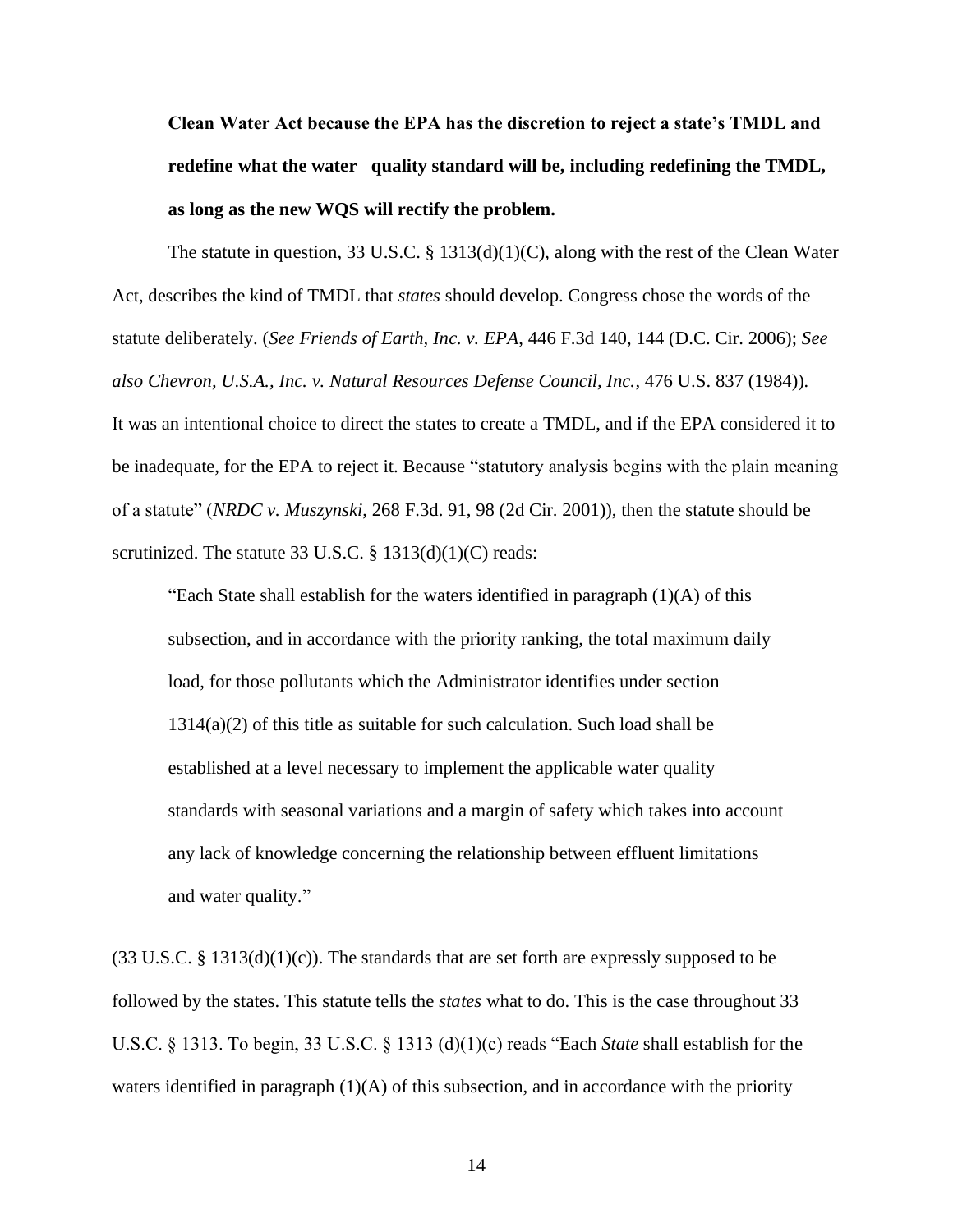ranking, the total maximum daily load..." $(33 \text{ U.S.C.} \S 1313 \text{ (d)}(1)(c))$ , 33 U.S.C.  $\S 1313$ (d)(1)(d) reads "Each *State* shall estimate for the waters identified in paragraph (1)(B) of this subsection the total maximum daily thermal load…"( $33 \text{ U.S.C.} \$  $(3113 \text{ (d)}(1)(d))$ , and  $33 \text{ U.S.C.}$ § 1313 (d)(3) reads: "each *State* shall identify all waters within its boundaries which it has not identified under paragraph  $(1)(A)$  and  $(1)(B)$  of this subsection and estimate for such waters the total maximum daily load…" (33 U.S.C. § 1313 (d)(3)).

There is nowhere in the statute that tells the Administrator, in this case the EPA, to establish a total maximum daily load (hereinafter "TMDL"), and the specifications that come along with that. The statute only directs the *states* to establish a TMDL with seasonal variations, etc. This view is supported by the statement made by the Third Circuit court of Appeals in American Farm Bureau Federation v. EPA: "TMDLs happen after a state enacts pursuant to its law (but required by the Clean Water Act) 'water quality standards.'"(*Am. Farm Bureau Fed'n v. EPA*, 792 F.3d, 289 (2015)). TDMLs are what the states are required to develop. If the TDML that a state submits does not fulfill the requirements of the statute, the EPA can then come up with its own TMDL and overall WQS, with the only requirement that it adequately addresses the issues with the water. Further, this interpretation cannot be set aside because it is unsatisfactory to CLW, as "the court cannot ignore the text by assuming that if the statute seems odd to us, i.e., the statute is not as we would have predicted beforehand that Congress would write it, it could be the product only of oversight, imprecision, or drafting error" (*Engine Mfrs. Ass'n v. United States EPA*, 88 F.3d 1075, 1088 (1996)).

When a water is categorized as impaired, states are required to submit to the EPA a TMDL in accordance with the standards listed in 33 U.S.C. § 1313(d)(1)(C) (quoted above). Then, the EPA will review the submission and will approve or reject any part of the process that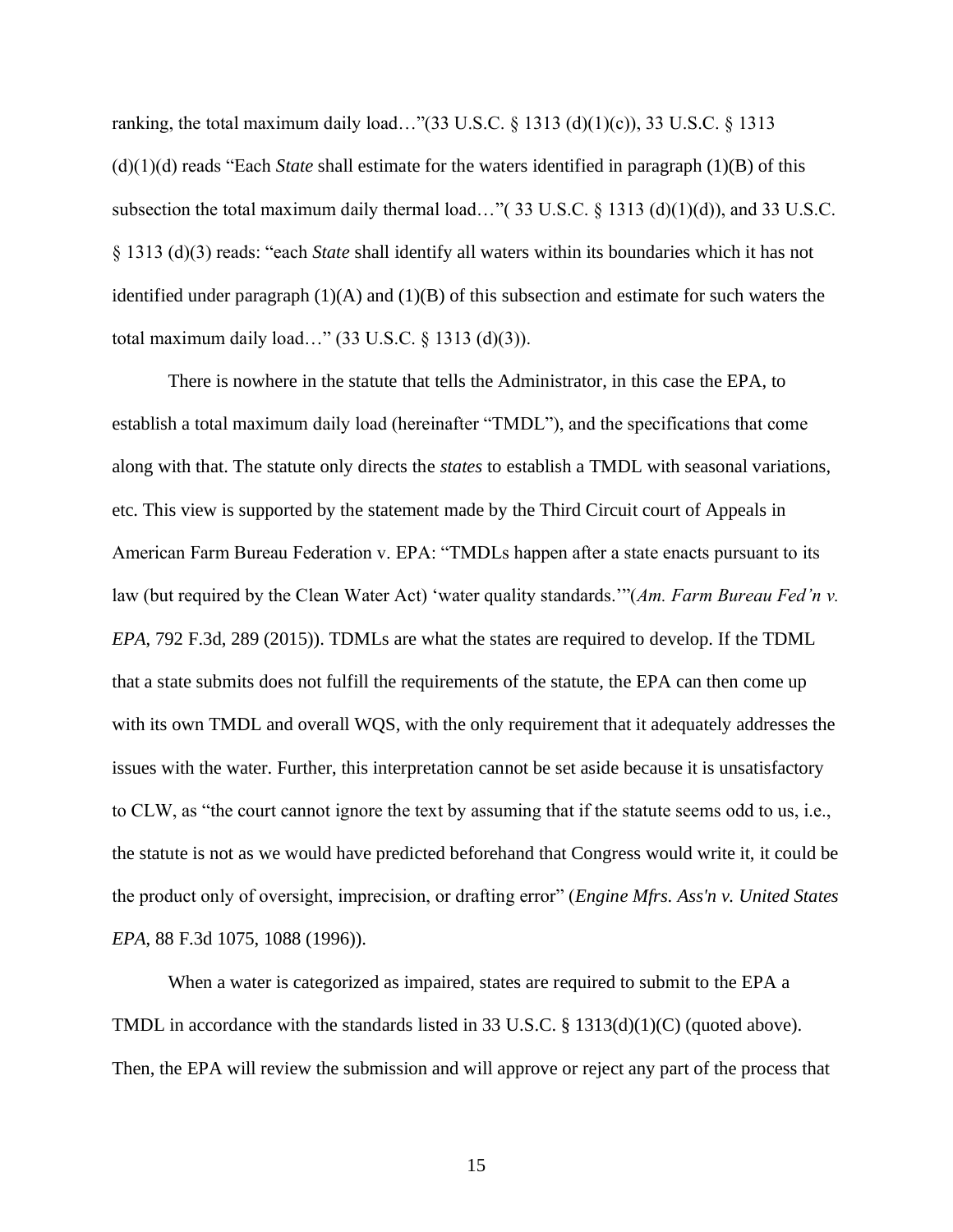the state constructed. (33 U.S.C. § 1313(c)(3), (d)(2)). DOFEC did not submit a satisfactory TMDL (Record at 8). Therefore, it was up to the EPA to remedy the problem. It was necessary for the EPA to reject the plan by CLW, because based on the scientific conclusions of The Chesaplain Commission, much of the phosphorus discharge was coming from nonpoint sources, therefore making CLW's plan to have zero discharge from point sources inadequate (Record at 10). There have not been any changes made by New Union in accordance with EPA's adoption of the Lake Chesaplain TMDL (*Id.*) There has been no action to reduce phosphorus loadings by nonpoint sources, and the waters still violate water quality standards (*Id.*) Because of this continued violation, it was necessary for the EPA to step in and create new WQS.

If the EPA disapproves of the WQS, it can then create its own WQS. (*Id.*) Because of the clear issues with Lake Chesaplain and the inaction of the CLW, disapproval was necessary. The Supreme Court pointed out in *Department of Energy v. Ohio* that the Federal Government, through the EPA, "maintains an extraordinary level of involvement" (*Department of Energy v. Ohio*, 503 U.S. 607, 634 (1992)). This involvement includes the authority to reject a state's WQS and create its own. This authority is also mentioned by the Supreme Court in *Arkansas v. Oklahoma*, demonstrating that through the Clean Water Act, the states and the EPA have "…broad authority to develop long-range, areawide programs to alleviate and eliminate existing pollution" (*Ark. v. Okla*., 503 U.S. 91, 108 (1992)). This same viewpoint was also put forward by the Third Circuit Court of Appeals, when in *American Farm Bureau Federation v. EPA*, the court wrote that "Congress granted broad regulatory authority to the EPA" (*Am. Farm Bureau*, 792 F.3d at 297). It follows that because the EPA was granted such broad authority, it also has the authority to redefine what a TMDL is based on the circumstances of the situation.

It is also worth mentioning the point that was made by the court in American Farm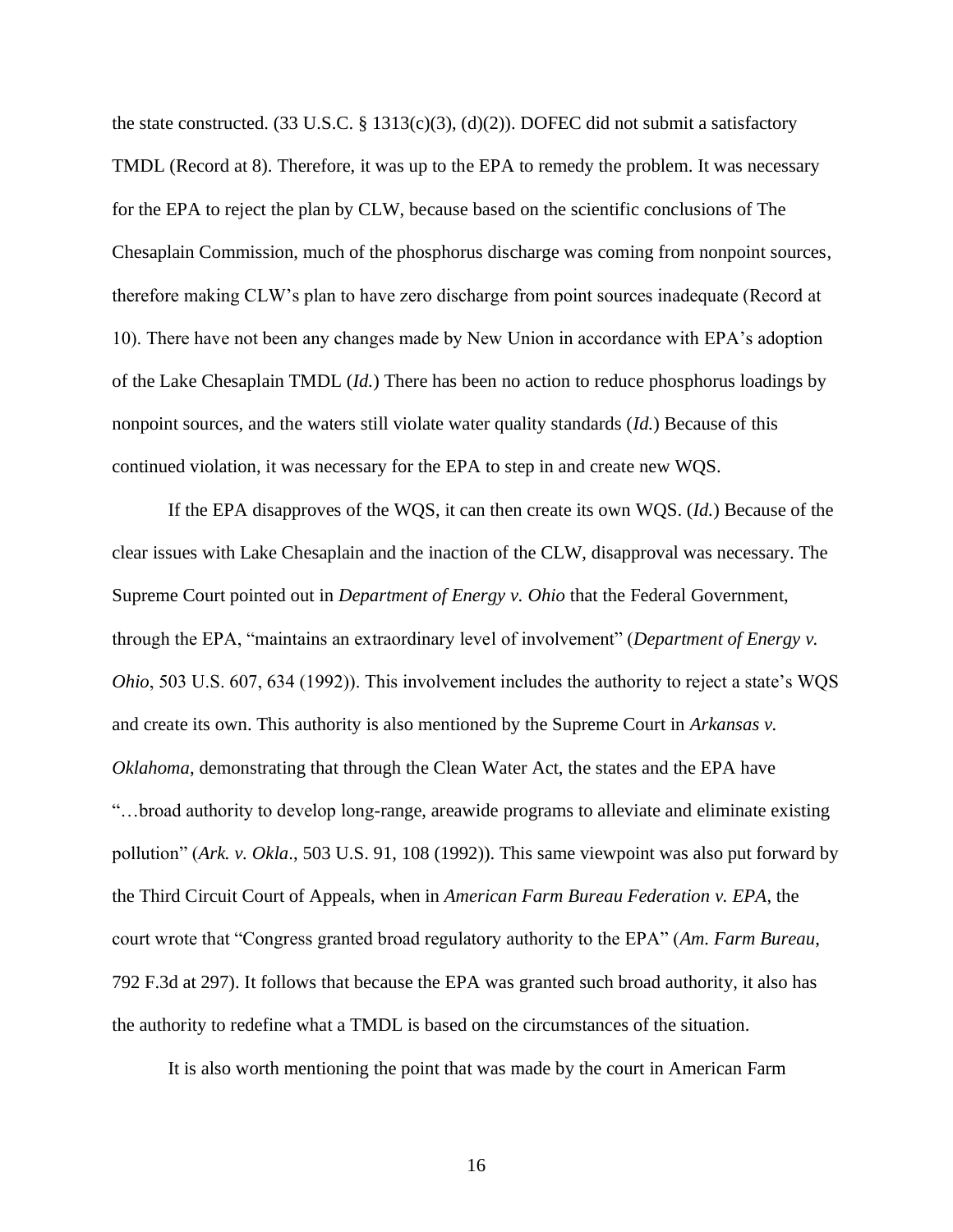Bureau Fed'n: "…a wave of citizen-suits in the 1980s led to a consensus that a state's failure to submit a TMDL should be deemed a 'constructive submission' that no TMDL is needed, triggering the EPA's duty to accept that conclusion or promulgate its own TMDL'' (*Id.* at 290.)) This viewpoint promulgated further supports the idea that it is not the TMDL that matters, but the steps that the EPA takes to address issues with bodies of water.

As stated, it is a reasonable interpretation that the EPA has the authority to redefine the TMDL. If the EPA choses to reject the WQS, then it has the discretion to establish a WQS that it determines to be "necessary to implement the water quality standards applicable to such waters' '  $(33 \text{ U.S.C.} \text{ § } 1313 \text{ (d)}(2))$ . While a TMDL that the states are directed to establish would normally mean a total maximum daily load, the EPA has the broad authority to redefine the WQS, including redefining what a TMDL can be. According to 40 C.F.R. § 130.2(i), TMDL is defined as the sum of "waste load allocations' ' and "load allocations' ' (40 C.F.R. § 130.2(i)). There is no mention of the time frame being daily. The only direction that the EPA receives is to create a new WQS in the following cases:

(4) The Administrator shall promptly prepare and publish proposed regulations setting forth a revised or new water quality standard for the navigable waters involved—

(A)if a revised or new water quality standard submitted by such State under paragraph (3) of this subsection for such waters is determined by the Administrator not to be consistent with the applicable requirements of this chapter, or

(B)in any case where the Administrator determines that a revised or new standard is necessary to meet the requirements of this chapter.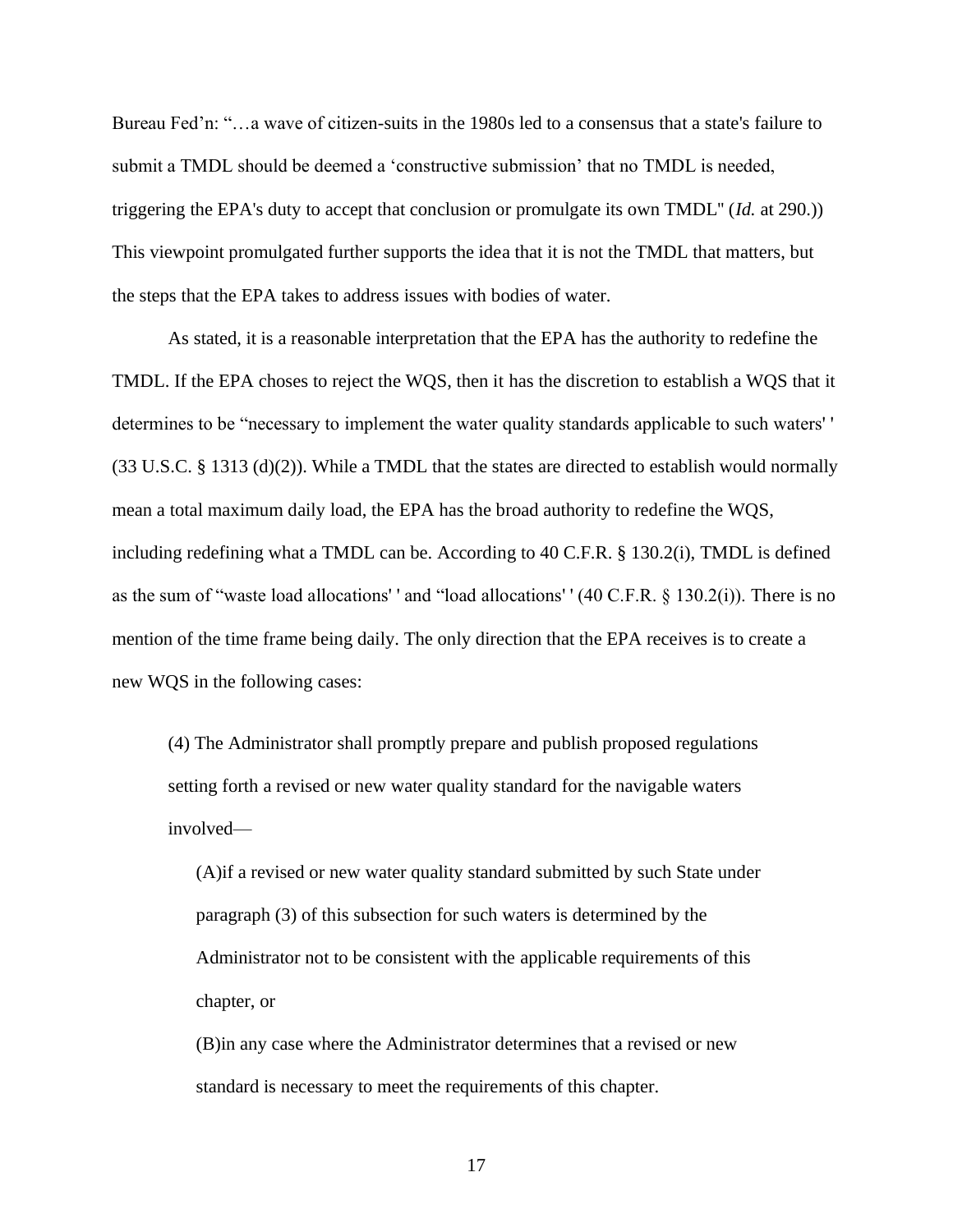The Administrator shall promulgate any revised or new standard under this paragraph not later than ninety days after he publishes such proposed standards, unless prior to such promulgation, such State has adopted a revised or new water quality standard which the Administrator determines to be in accordance with this chapter.

#### (33 U.S. Code § 1313 (c)(4)).

Basically, the only guidance that the EPA is given for this new revised standard is that it should be in accordance with the statute. Nowhere does the statute specifically explain how the EPA should define a TMDL, as the court in *American Farm Bureau* points out (*Am. Farm Bureau* at 298). This is very vague, and therefore arguably provides the EPA with the discretion in choosing how it wants to create its new WQS. Although there are no specific guidelines for the EPA, the Administrator could look to the guidelines for the revised standards by the state for some guidance:

"Such revised or new water quality standards shall consist of the designated uses of the navigable waters involved and the water quality criteria for such waters based upon such uses. Such standards shall be such as to protect the public health or welfare, enhance the quality of water and serve the purposes of this chapter. Such standards shall be established taking into consideration their use and value for public water supplies, propagation of fish and wildlife, recreational purposes, and agricultural, industrial, and other purposes, and also taking into consideration their use and value for navigation."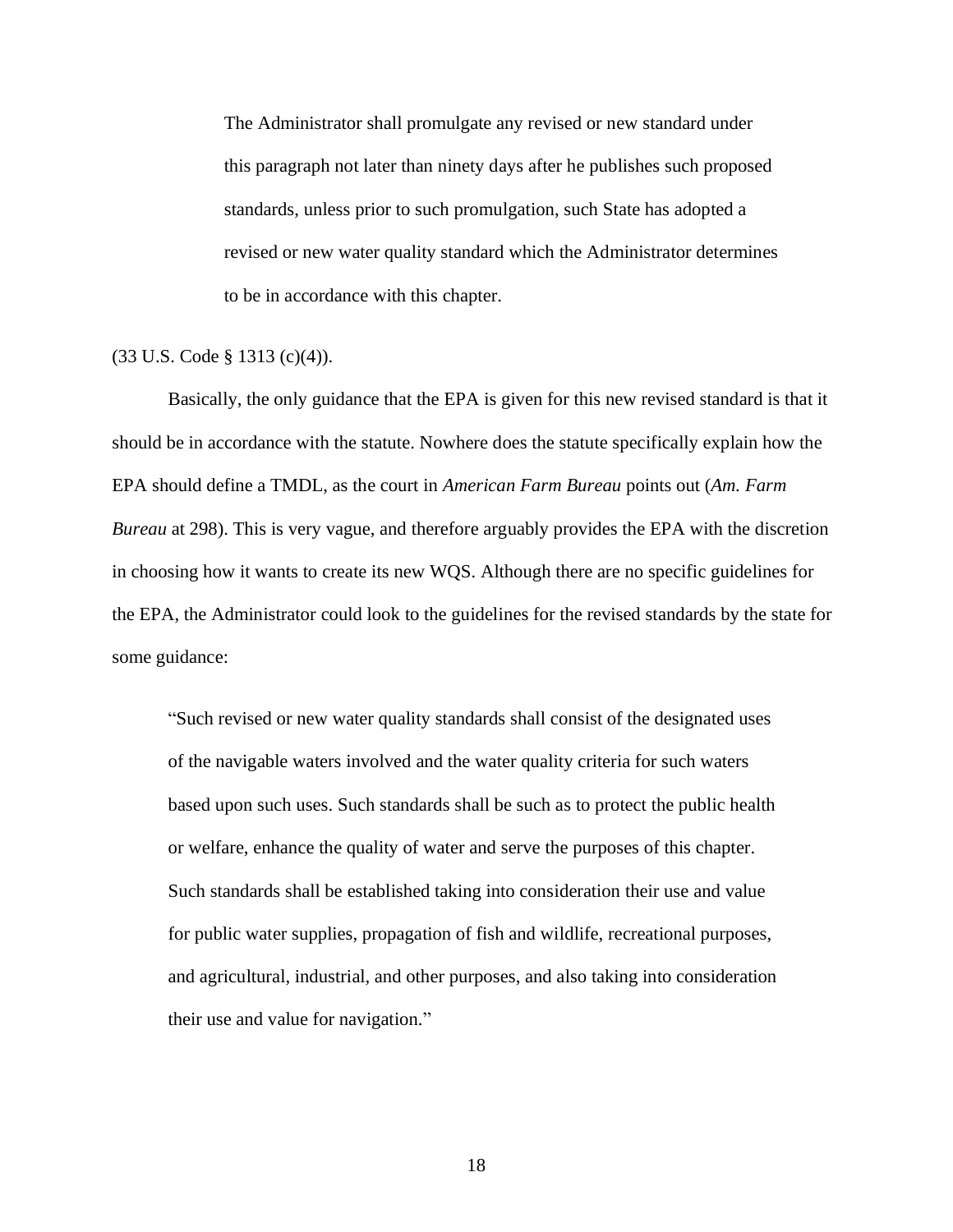$(33 \text{ U.S. Code } § 1313 (c)(2)(A))$ . Again, nowhere within these guidelines is any mention of how the EPA should define a TMDL, nor does it mention a requirement of seasonal variations. What is mentioned is the overall important goal of improving the water quality and keeping the water at a safe level for multiple possible uses. Clearly, these are the most important goals.

In accordance with the standards, the EPA's WQS will adequately bring down the phosphorus levels in the water. Because the EPA has the discretion to redefine the WQS, it follows that it can redefine the TMDL. Therefore, EPA's plan to have a phased implementation over five years is consistent with the CLW. This interpretation of the statute is similar to the interpretation of the Second Circuit in *NRDC v. Muszynski*, where the court said that a TMDL can be up to interpretation. The court concluded that it would defy logic to always put it into daily terms, as "effective regulation may best occur by some other periodic measure than a diurnal one" (*NRDC*, 268 F.3d. 91 at 99)). The court went on to say that a TMDL can be expressed in a different time frame "where such an alternative measure best serves the purpose of effective regulation of pollutant levels in water bodies'' (*Id.*) In that case, expressing a TMDL in daily terms would have been inappropriate because phosphorus levels can vary seasonally and annually (*Id.*) In this case, the Chesaplain Commission's supplemental report that it issued in July 2016 calculated the maximum phosphorus loadings in annual terms (Report at 8). The maximum loading was calculated at 120 metric tons (mt) annually. Because it is in annual terms, it follows that the TMDL should be in annual terms. This is an indication that an annual TMDL makes more sense in this case, as found by the Commission. This was the same situation in *NRDC v. Muszynski*, where it was found that measuring phosphorus loadings daily just did not make sense in the circumstances.

The EPA argues that everything stated thus far is a fair interpretation of the intent of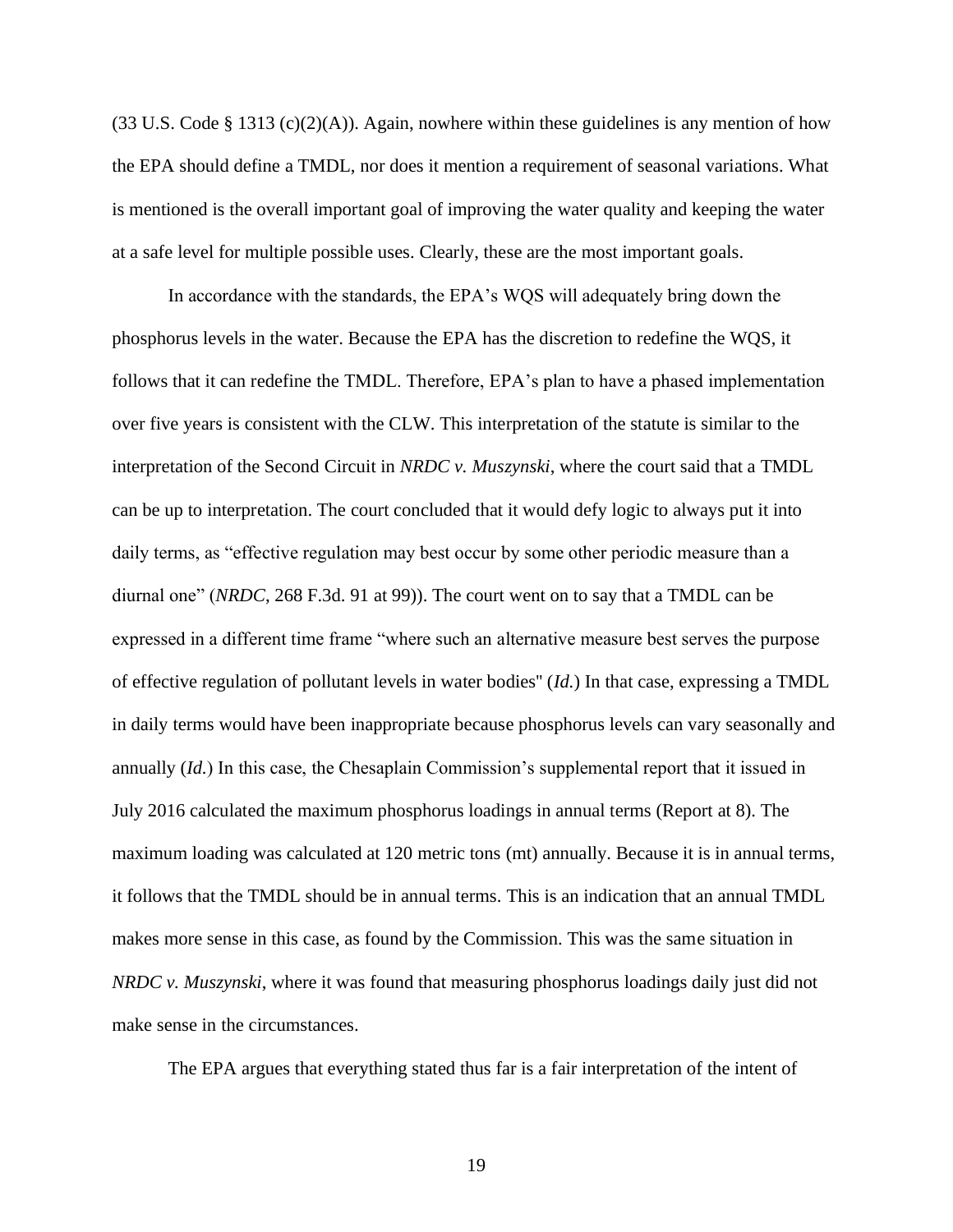Congress, as it required by *Chevron* (*Chevron*, 476 U.S. 837) Congress clearly meant to provide the states with specific guidelines in constructing the WQS, like expressing the TMDL in daily terms, and allowing for seasonal variations. However, it was also Congress's intent to allow a broad authority to the EPA when revising the WQS. It is important to keep in mind that the EPA would only have to create its own WQS if the state's WQS were inadequate. And, the EPA does not completely make up a WQS out of whole cloth—the standards still have to be sufficient to rectify the problems. The text of the CWA does not show a desire of Congress to limit the EPA to these standards, just the states. There is a check on the states because the EPA would only be stepping in if the state's WQS are considered to be inadequate. While the DC Circuit Court stated that we cannot "set aside a statute's plain language simply because the agency thinks it leads to undesirable consequences in some applications" (Friends of Earth, 446 F.3d 140 at 144), this is exactly what CLW is trying to do in this case.

#### **IV. The EPA was not acting arbitrarily and capriciously**

 Before the Court there is only one question: was the decision of the EPA to implement their own program one of reason or one that was arbitrary and capricious? Under 5 U.S.C.A. § 706, the definition of arbitrary and capricious is not defined. That means Congress left the definition ambiguous. Because the statute was left ambiguous, *Chevron v*. *NRDC* is the authority this Court should look to*.* Under *Chevron*, the court ruled that, "if [a] statute is silent or ambiguous with respect to specific issue, [the] question for court is whether [the] agency's answer is based on permissible construction of statute."

 Under 40 C.F.R. § 130.2(i), the EPA can make waste load allocations less stringent under BMPs or other nonpoint source pollution controls if they make it practicable for more stringent load. Here, CLW relies on the "reasonable assurance" spectrum to judge if the EPA could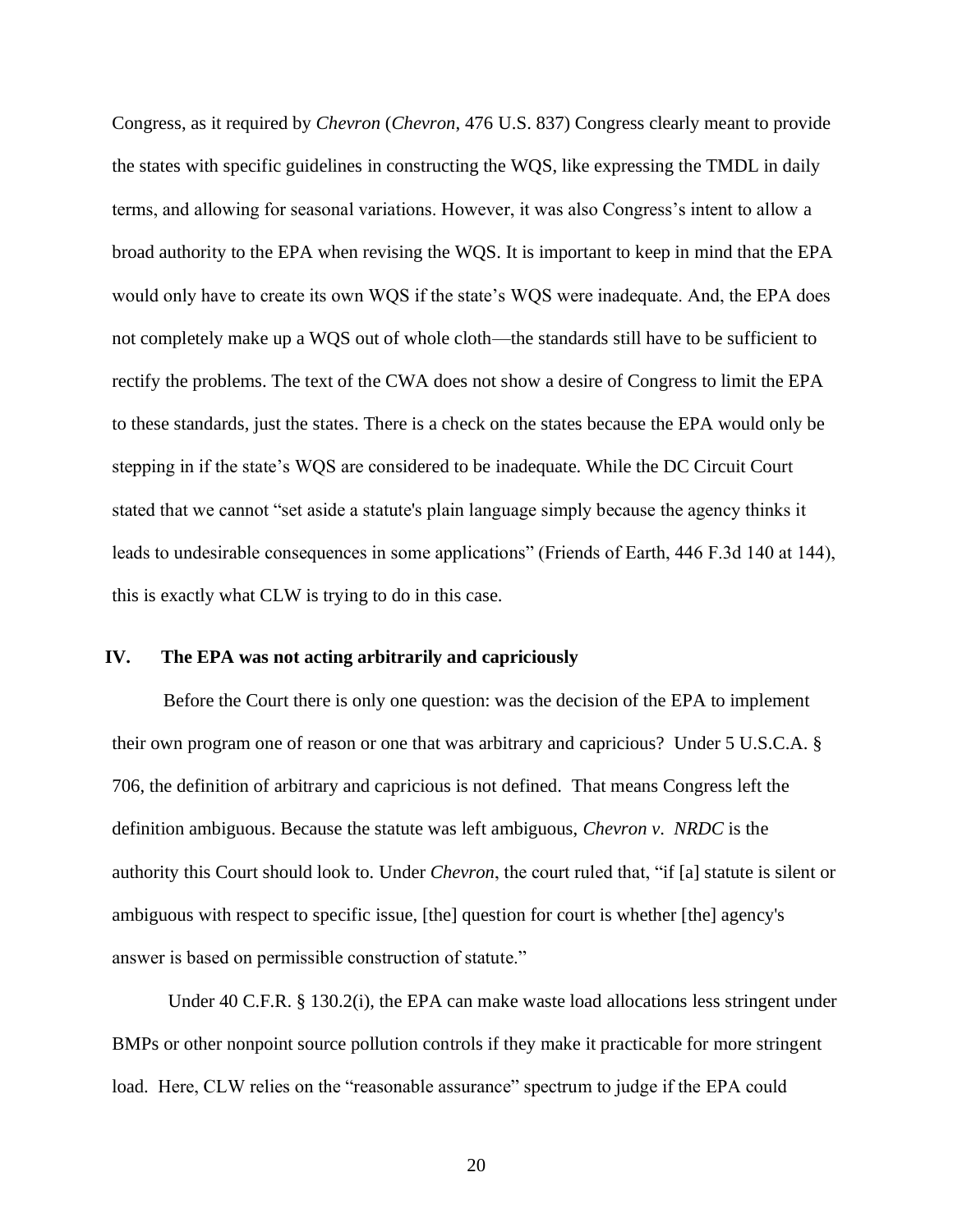control nonpoint sources under their TMDL. This Court must look at the arbitrary and capricious claim in a highly deferential light and cannot forgo the agency's decision. (*See Citizens to Preserve Overton Park, Inc. v. Volpe*, 401 U.S. 402, 416 (1971); *City of New York v. Shalala*, 34 F.3d 1161, 1167 (2d Cir. 1994).

 The power to deem the EPA's adoption of a credit for anticipated BMP pollution reduction arbitrary and capricious means that the EPA would first have to fail to prove that the BMP credit was in line with the CWA and second that the BMP credit program had not been a prior practice. The EPA can prove both in this case. The Second Circuit has come close to defining clearly what would constitute as arbitrary and capricious in *NRDC v. Muszynski* when they stated that the scope is narrow under the Administrative Procedure Act (APA) and limited to examining the record and deciding if the program was based on relevant facts and if those facts were clearly judged in error.

 Chesaplain Lake Watch makes the claim that the adoption of the Chesaplain TMDL, total daily maximum load, goes against the CWA because it is not a daily load, but an annual measurement. Under the CWA, TMDL has been found to any amount of time or time frame that the EPA deems adequate when the alternative measurement is the best measurement and is effective in fixing the issue. (*Natural Resources Defense Council, Inc. v. Muszynski*, 268 F.3d 91 (2001).) The annual load was used and upheld in *Friends of the Earth v. U.S. E.P.A*. This case involved pollutants in a water source such as we have in this case. The court ruled the language was ambiguous and open to interpretation by the court and if the EPA could justify their usage of the annual daily load, they could use it under the CWA. The court also found in *NRDC v. Muszynski* the length of time was not dependent on the word "daily" in TMDL, but more so on what would work best to achieve the goal; in this case lowering phosphorus levels in the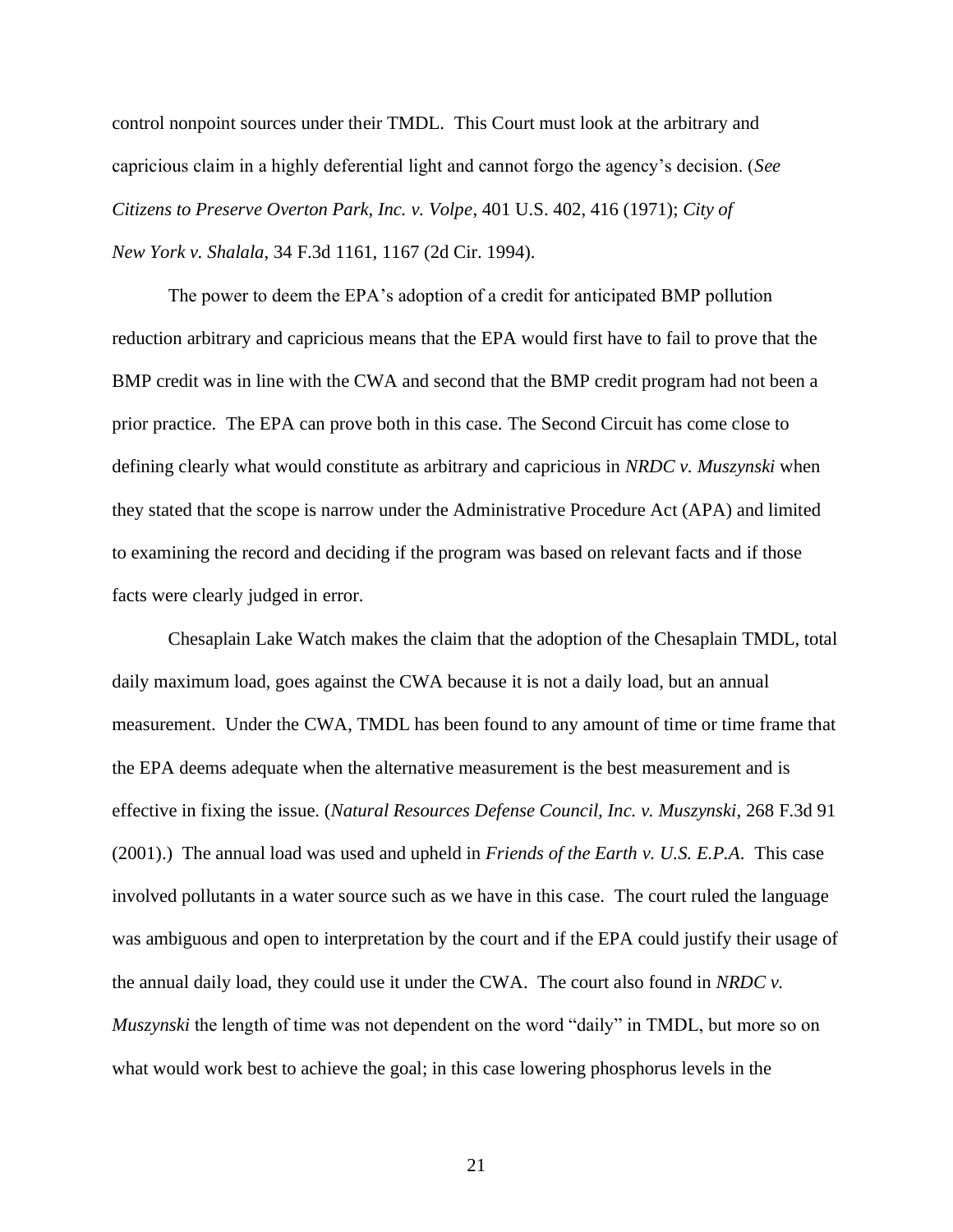water. The practice of implementation by the EPA of plans that are not daily loads is not something new or out of character. In fact, the TMDL must be upheld by this Court if it can be proven reasonable.

 Lake Chesaplain was having extremely elevated phosphorus levels that were clearly caused by animal waste runoff from the newly established slaughterhouses and hog farms as well as provenly linked to septic runoff as a result of the influx of new homes in the area. The only duty that CLW claims the EPA owes is to justify their credit for nonpoint source BMP pollutant loading reductions has a "reasonable assurance" that its proposed implementation will succeed in lowering the phosphorus levels. The lower court found that the EPA has never adopted this standard, so it receives no deference. However, even if the EPA had adopted that standard, the court found the planning and information program fell within the reasonable scope of lowering the phosphorus levels in the water and making Lake Chesaplain a safer body of water and lessening the offensive odors given off by the excessive algae growth.

 The EPA used the data to make their suggested TMDL. Using that data, they formulated a five-year phasing plan to eliminate the excess phosphorus in Lake Chesaplain. This is sufficient for a planning and information program to not be considered arbitrary and capricious. In *State Far*m, it was determined that the agency only had to use the relevant data to put forth an explanation as to their implementation for it to be legitimate. (*See* State Farm Mut. Auto. Ins. Co., 463 U.S. at 43) This basis for legitimacy was upheld nearly thirty years later in the 2019 decision of Blue *Water Baltimore v. Wheeler*. Though the decision ultimately found the EPA acted illegitimately, it did uphold the basis of legitimacy in the EPA's programs if based on relevant data. (*See Blue Water Balt., Inc. v. Wheeler*, Civil Action No. GLR-17-1253 (D. Md. Mar. 22, 2019)) Furthermore, a court must uphold an agency program that "adequately